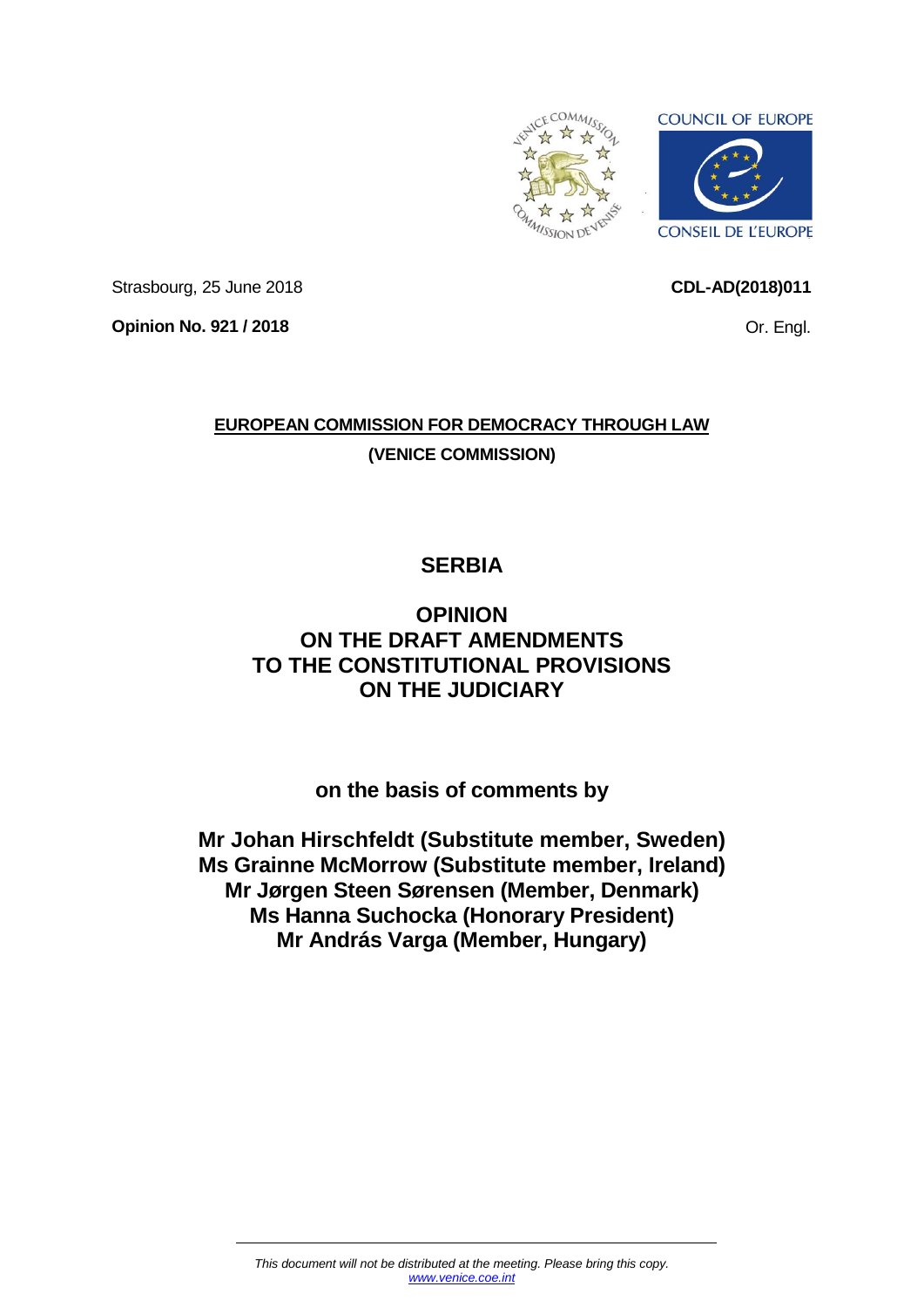# **Table of Contents**

| I.   |                                                                                     |  |
|------|-------------------------------------------------------------------------------------|--|
| ΙΙ.  |                                                                                     |  |
| Ш.   |                                                                                     |  |
|      | A.                                                                                  |  |
|      | Amendment I Competences (of the National Assembly) and Amendment II (Method of      |  |
| B. . |                                                                                     |  |
|      | 1.                                                                                  |  |
|      | 2.                                                                                  |  |
|      | 3.                                                                                  |  |
|      | 4.                                                                                  |  |
|      | 5.                                                                                  |  |
|      | 6.                                                                                  |  |
|      | 7.                                                                                  |  |
|      |                                                                                     |  |
|      | Amendment XIII (Composition of the High Judicial Council)  13<br>8.                 |  |
|      | Amendment XIV (Term of Office of Members of the High Judicial Council) and<br>9.    |  |
|      |                                                                                     |  |
|      | Amendment XVI (Work and Decision-making of the High Judicial Council)  15<br>10.    |  |
|      |                                                                                     |  |
|      | $\mathbf{1}$ .                                                                      |  |
|      | 2.                                                                                  |  |
|      | Amendment XX (Public Prosecutors and Deputy Public Prosecutors) 18<br>3.            |  |
|      | Amendment XXI (Election of the Supreme Public Prosecutor of Serbia and Public<br>4. |  |
|      | Prosecutors)                                                                        |  |
|      | Amendment XXIII (Life Tenure of Deputy Public Prosecutors) 18<br>5.                 |  |
|      | 6.                                                                                  |  |
|      | Amendment XXVI (Composition of the High Prosecutorial Council) 19<br>7.             |  |
| IV.  |                                                                                     |  |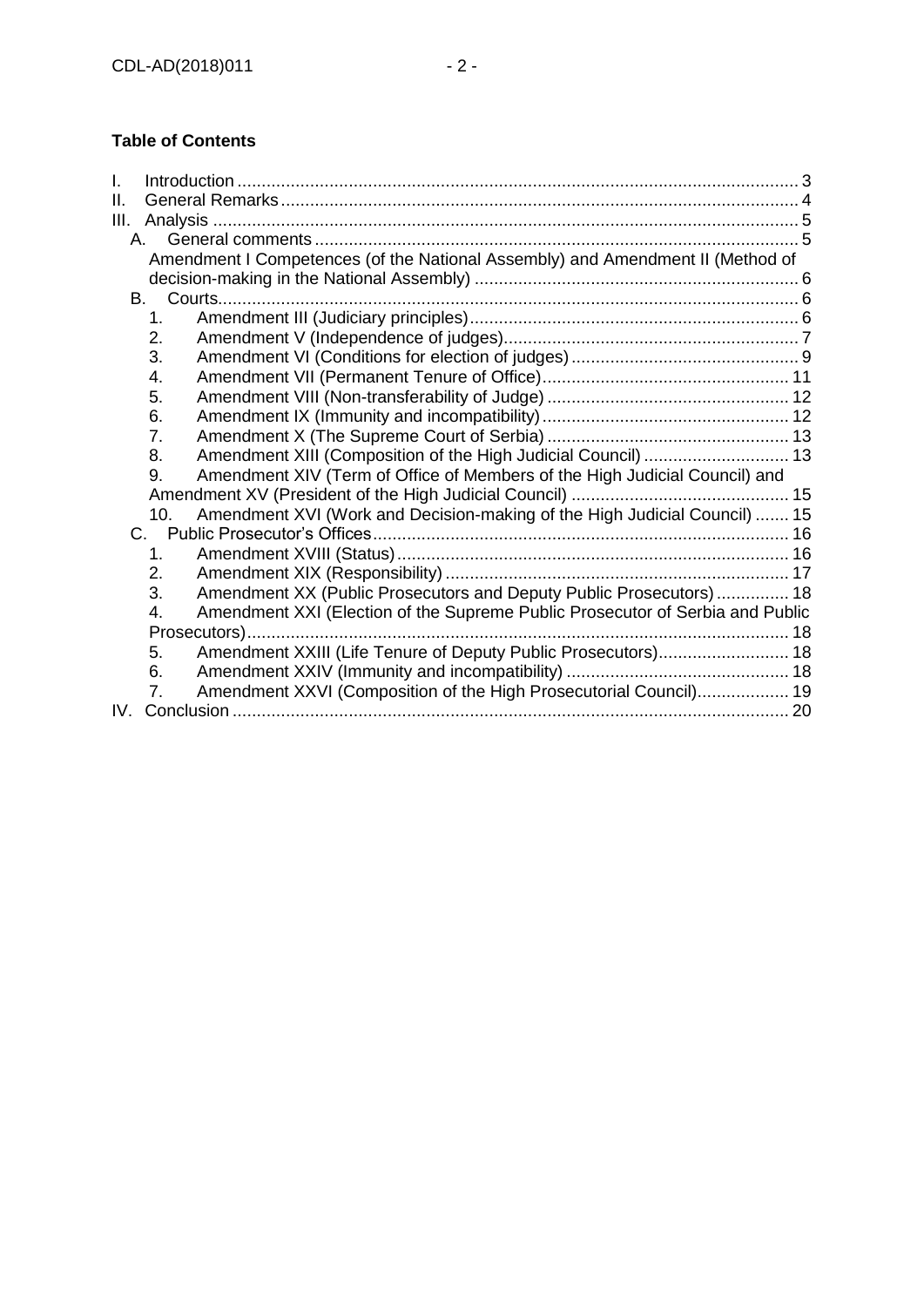#### <span id="page-2-0"></span>**I. Introduction**

-

1. In a letter dated 13 April 2018, Ms Nela Kurubović, Minister of Justice of Serbia, made a request for an opinion by the Venice Commission on the draft Amendments to the constitutional provisions on the judiciary (CDL-REF(2018)015, hereinafter, the "draft Amendments").

2. In November 2017, the Ministry of Justice of Serbia (hereinafter, the "Ministry of Justice") had asked the Venice Commission for assistance in drafting constitutional amendments pertaining to the judiciary. The Venice Commission appointed Mr James Hamilton, a former member of the Venice Commission,<sup>1</sup> to travel to Belgrade, Serbia and to attend meetings with the Ministry of Justice and other stakeholders with a view to providing assistance to the Ministry of Justice in drafting a constitutional amendment proposal on the judiciary, in line with previous Venice Commission opinions, and to report back to the Venice Commission.

3. Mr Hamilton travelled to Belgrade twice (November 2017 and January 2018) and submitted his report to the Ministry of Justice in January 2018. On 22 January 2018, the Ministry of Justice published a working draft of amendments to the Constitution. Mr Hamilton informed the Venice Commission about his report and visits to Belgrade during its 114<sup>th</sup> Plenary Session in Venice, Italy on 16-17 March 2018.

4. The terms of Mr Hamilton's engagement were not to act as a representative of the Venice Commission, but to assist the Serbian authorities by informing them about previous relevant opinions of the Venice Commission. Mr Hamilton did not co-draft provisions, but provided advice on a previously drafted concept paper prepared by the Ministry of Justice.

5. For the present draft opinion, the Venice Commission invited Mr Johan Hirschfeldt (Sweden), Ms Grainne McMorrow (Ireland), Mr Jørgen Steen Sørensen (Denmark), Ms Hanna Suchocka (Poland) and Mr András Varga (Hungary) to act as rapporteurs.

6. On 10-11 May 2018, a delegation of the Venice Commission, composed of Ms Grainne McMorrow, Mr Jørgen Steen Sørensen, Ms Hanne Suchocka and Mr András Varga accompanied by Mr Thomas Markert and Ms Tanja Gerwien from the Secretariat, visited Belgrade and met with (in chronological order): Mr A. Vucic, President of Serbia; the Head of the Delegation of the EU to Serbia; the Prime Minister; the Minister of Justice; the Minister of European Integration; Committees of the National Assembly<sup>2</sup>; the President of the Supreme Court of Cassation, the Chair of the High Judicial Council (HJC); the HJC; representatives of IOs and members of the diplomatic community; the President of the Constitutional Court; the Republic Public Prosecutor, the Chair of the State Prosecutorial Council (SPC); the SPC; the Judicial Academy; Associations<sup>3</sup> and NGOs<sup>4</sup>.

7. The draft Amendments were prepared by the Ministry of Justice, following the adoption of the National Action Plan for Chapter 23 of the accession negotiations by Serbia with the European Commission, opened in July 2016, with the aim of depoliticising the judiciary and to strengthen its independence. The draft Amendments were adopted by the Government of Serbia prior to being submitted to the Venice Commission for the present opinion. The Venice

<sup>&</sup>lt;sup>1</sup> Under the Horizontal Facility Programme for the Western Balkans and Turkey funded by the European Union and the Council of Europe and implemented by the Council of Europe.

<sup>2</sup> Committee on the Judiciary, Public Administration and Local Self-Government; Committee on Constitutional

and Legislative Issues and Committee on Human and Minority Rights and Gender Equality.<br><sup>3</sup> Judges' Association of Serbia; Association of Prosecutors of Serbia; Association of Judicial and Prosecutorial Assistants; Association of Judicial Associates. 4

Judicial Research Centre; Lawyers' Committee for Human Rights (YUCOM); Belgrade Centre for Human Rights; Rule of Law Academic Network (ROLAN) and the Serbian Network of Jurists.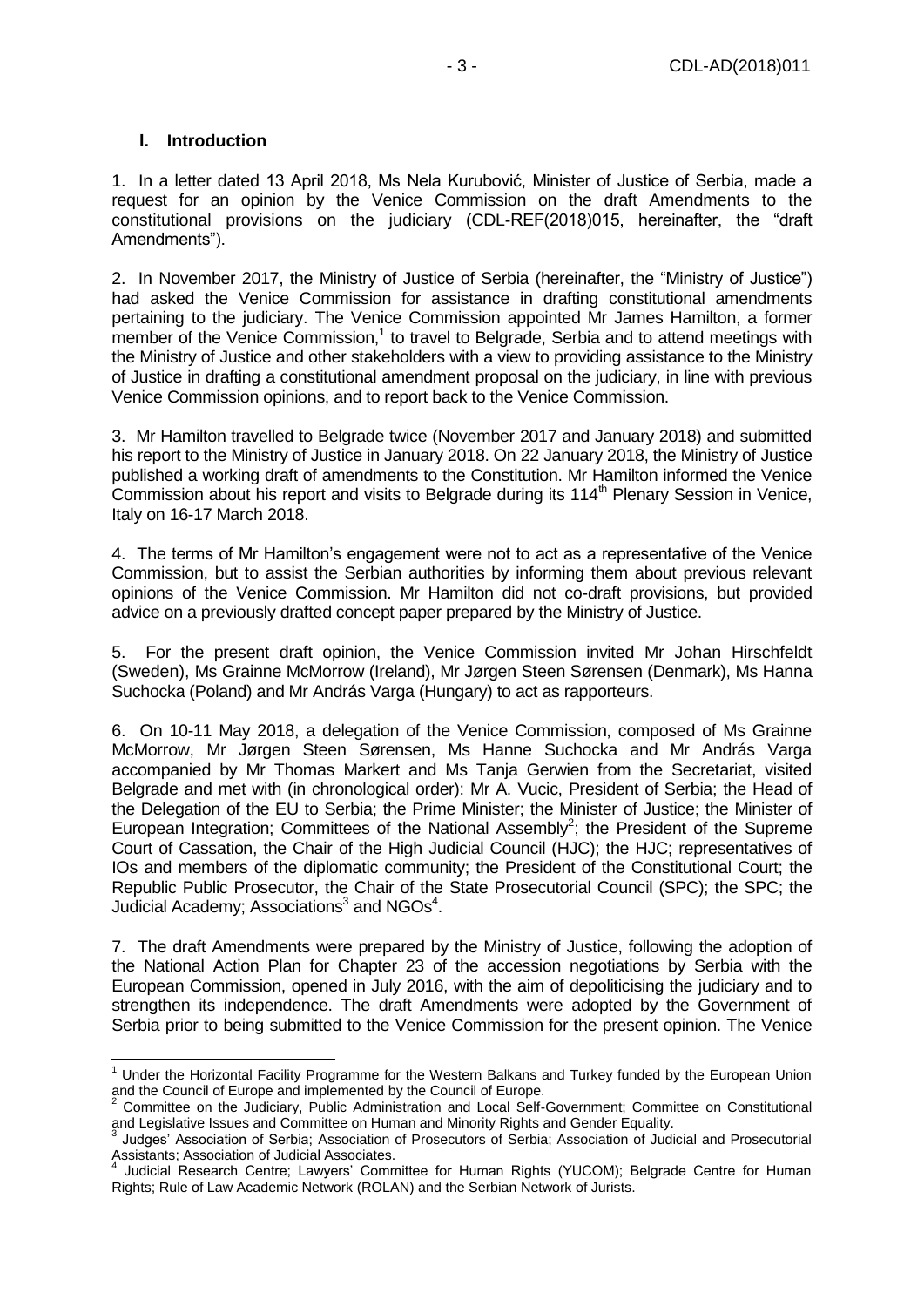8. The Venice Commission was concerned to learn – from the numerous reports and comments that it had received and from its delegation's visit to Belgrade – that the important process of amending the Constitution of Serbia of 2006 in its sections pertaining to the judiciary in order to bring it into line with European standards, began with a public consultation process marred by an acrimonious environment. Nevertheless these consultations led to substantial – and positive – amendments to the draft. The Venice Commission would like to underline that this acrimonious environment is counter-productive for a process, the aim of which is to bring all relevant actors together in order to achieve a common goal, which is to bring Serbia's judiciary into line with European standards. It therefore encourages the Serbian authorities to spare no efforts in creating a constructive and positive environment around the public consultations to be held when the National Assembly will examine the draft amendments, in the interests of the country's entire process of judicial reform – a process that also involves the important alignment of secondary legislation on the judiciary with the amendments, all of which is to be achieved within a very short period of time.

9. The present draft opinion was prepared on the basis of contributions by the rapporteurs and on the basis of an unofficial translation of the draft Amendments. Inaccuracies may occur in this opinion as a result of incorrect translations.

10. This opinion was adopted by the Venice Commission at its 115<sup>th</sup> Plenary Session (Venice, 22-23 June 2018), after having been discussed at the Sub-Commission on the Judiciary (21 June 2018) and following an exchange of views with Ms Nela Kuburović, Minister of Justice of Serbia.

### <span id="page-3-0"></span>**II. General Remarks**

11. The Venice Commission acknowledges the sincere efforts of the Serbian Government in pursuit of its aspirations to develop and evolve as a modern democracy for the benefit of all the Serbian people and in prioritising the need to meet the highest standards of compliance with international best practice and the rule of law. In order for a democratic state to function properly, it is essential that it has to have an independent, fair and impartial judiciary that is trusted by the people. To achieve this end, it is crucial that the judiciary be committed to upholding the rule of law and be free from political pressure or bias. The judiciary must also be seen to be efficient and accountable for the expeditious use of court time and resources and in the delivery of timely, quality judgments in order that a body of high standard reasoned case law and jurisprudence can be built up. It is thus imperative that the judiciary provide justice within a reasonable period of time – as justice delayed is justice denied.

12. Judicial independence, to function properly, must be accompanied by judicial integrity. A judge's integrity can only be evaluated by a vigilant, functional, fit for purpose and fair system of accountability. This necessarily involves the observance of the separation of the three branches of power – the judiciary, the executive and the legislature. Each branch must carry out its work, yet still be a part of a system of checks and balances to ensure that none of these branches gain too much unchecked power. In this context, it is important, as stated in the Venice Commission's Rule of Law Checklist, that: "*The judiciary should be independent. Independence means that the judiciary is free from external pressure, and is not subject to political influence or manipulation, in particular by the executive branch. This requirement is an integral part of the fundamental democratic principle of the separation of powers. Judges should not be subject to political influence or manipulation*" 5 – but it is also crucial that this be understood as not excluding any interaction with the other branches of power.

<sup>&</sup>lt;sup>5</sup> Rule of Law Checklist (CDL-AD(2016)007), paragraph 74.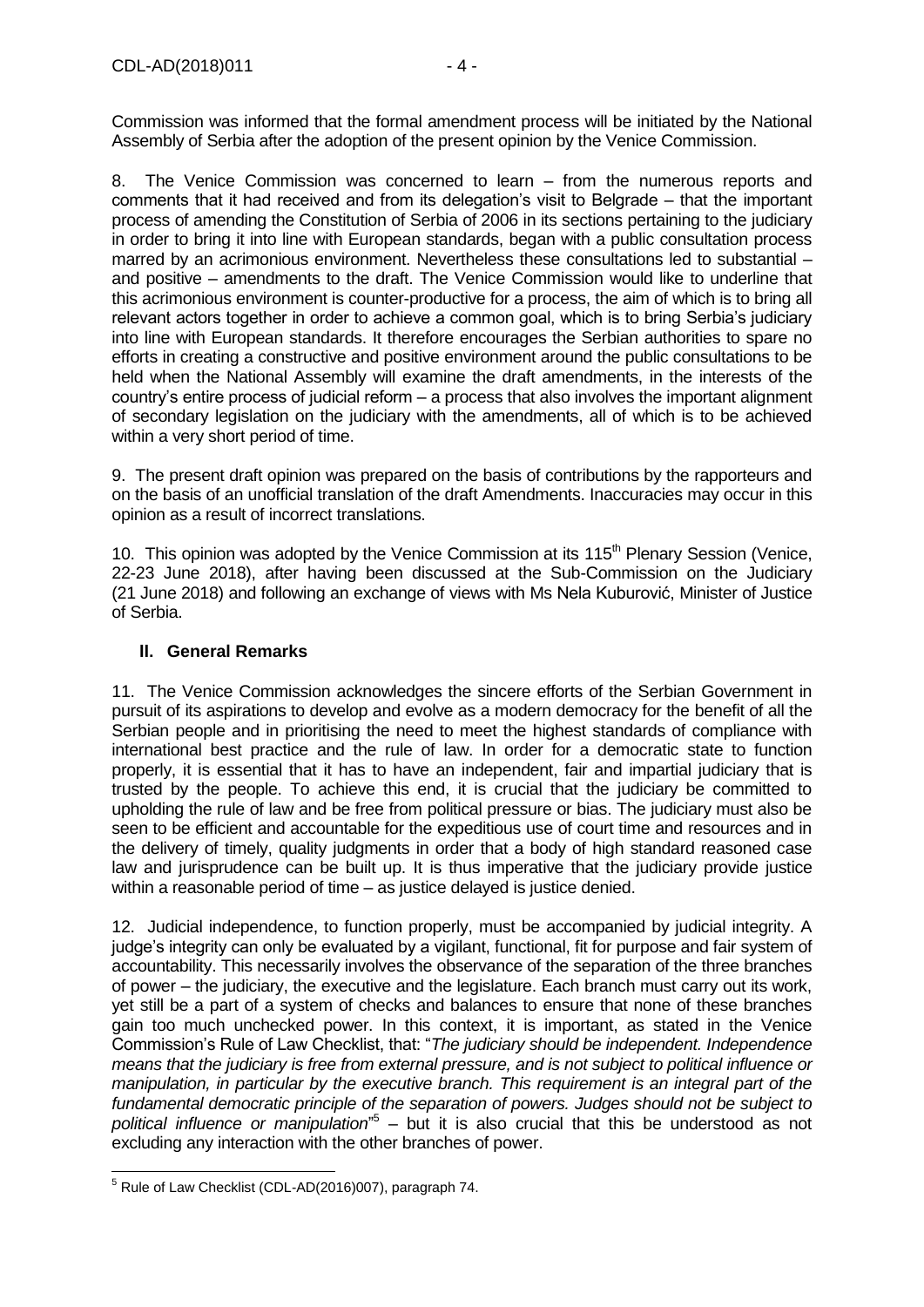13. This important interaction between the three branches of power was clearly explained by the Consultative Council of European Judges (CCJE) in its Opinion no. 18 (2015): *"In a democratic society it is the responsibility of the legislature to design the legal framework in which and by which society lives. The executive power is responsible for the administration of society (in so far as state agents have to carry it out) in accordance with the legal framework established by the legislature. The judiciary's function is to adjudicate between members of society and the state and between members of society themselves. Frequently the judiciary is also called upon to adjudicate on the relationship between two or even all three powers of the state. All this must be done according to the rule of law."<sup>6</sup>* And *"Whilst all three powers share responsibility for ensuring that there is a proper separation between them, neither that principle nor that of judicial independence should preclude dialogue between the powers of the state. Rather, there is a fundamental need for respectful discourse between them all that takes into account both the necessary separation as well as the necessary interdependence between the powers. It remains vital, however, that the judiciary remains free from inappropriate connections with and undue influence by the other powers of the state* [emphasis added]*."<sup>7</sup>* This means that, in checking a judge's integrity, the system governing accountability must be free from the executive's interference or it will undermine the separation of powers and in turn prevent a democratic state from functioning properly.

14. Although this is outside the scope of the draft Amendments examined in the present opinion, the Venice Commission finds it important to draw attention to Article 4 of the current Constitution of Serbia, which states that the *"Government system shall be based on the division of power into legislative, executive and judiciary."* This is a general rule. It then goes into more detail: *"Relation between three branches of power shall be based on balance and mutual control."* It is indeed important that the whole system, including the judiciary, be balanced. However, the wording "*mutual control*" raises concern. The word *control* could give rise to misgivings in interpretations regarding the role of the other powers, especially the executive power towards courts and lead to "political" control over the judiciary. For this reason, it would be better to delete the wording "*mutual control"* from the text of any future constitution and to replace it with the wording *"shall be based on checks and balances"*.

15. The Serbian authorities made it clear, in the meetings with the Venice Commission's delegation during its visit to Belgrade, that they were fully committed to having a functioning judiciary within a functioning democratic state and were ready to tackle any outstanding issues to achieve this goal. In the analysis below, the Venice Commission will deal with those draft Amendments and address both the positive aspects of the draft measures and also those amendments that might create obstacles for achieving this goal.

#### <span id="page-4-0"></span>**III. Analysis**

#### <span id="page-4-1"></span>**A. General comments**

16. The Venice Commission has adopted a dozen opinions for Serbia relating to the judiciary<sup>8</sup> between 2005 and 2014, analysing the country's Constitution and subsequent legislation, as

[http://www.venice.coe.int/webforms/documents/default.aspx?pdffile=CDL-AD\(2016\)007-e.](http://www.venice.coe.int/webforms/documents/default.aspx?pdffile=CDL-AD(2016)007-e)

 $6$  The CCJE's Opinion no.18 (2015) on "The position of the judiciary and its relation with the other powers of state in a modern democracy" <u>https://rm.coe.int/16807481a1</u><br><sup>7</sup> Ibid

Ibid.

<sup>8</sup> [Opinion on the Provisions on the Judiciary in the Draft Constitution of the Republic of Serbia](http://www.venice.coe.int/webforms/documents/?pdf=CDL-AD(2005)023-e) (CDL-AD(2005)023); [Opinion on the Constitution of Serbia](http://www.venice.coe.int/webforms/documents/?pdf=CDL-AD(2007)004-e) (CDL-AD(2007)004); [Opinion on the Draft Law on the High](http://www.venice.coe.int/webforms/documents/?pdf=CDL-AD(2008)006-e)  [Judicial Council of the Republic of Serbia](http://www.venice.coe.int/webforms/documents/?pdf=CDL-AD(2008)006-e) (CDL-AD(2008)006); [Opinion on the Draft Laws on Judges and the](http://www.venice.coe.int/webforms/documents/?pdf=CDL-AD(2008)007-e)  [Organisation of Courts of the Republic of Serbia](http://www.venice.coe.int/webforms/documents/?pdf=CDL-AD(2008)007-e) (CDL-AD(2008)007); [Opinion on Rules of Procedure on Criteria](http://www.venice.coe.int/webforms/documents/?pdf=CDL-AD(2009)022-e)  [and Standards for the Evaluation of the Qualification, Competence and Worthiness of Candidates for Bearers of](http://www.venice.coe.int/webforms/documents/?pdf=CDL-AD(2009)022-e)  [Public Prosecutor's Function of Serbia \(](http://www.venice.coe.int/webforms/documents/?pdf=CDL-AD(2009)022-e)CDL-AD(2009)022); [Opinion on the Draft Criteria and Standards for the](http://www.venice.coe.int/webforms/documents/?pdf=CDL-AD(2009)023-e)  [Election of Judges and Court Presidents of Serbia](http://www.venice.coe.int/webforms/documents/?pdf=CDL-AD(2009)023-e) (CDL-AD(2009)023); [Interim opinion on the draft decisions of](http://www.venice.coe.int/webforms/documents/?pdf=CDL-AD(2011)015-e)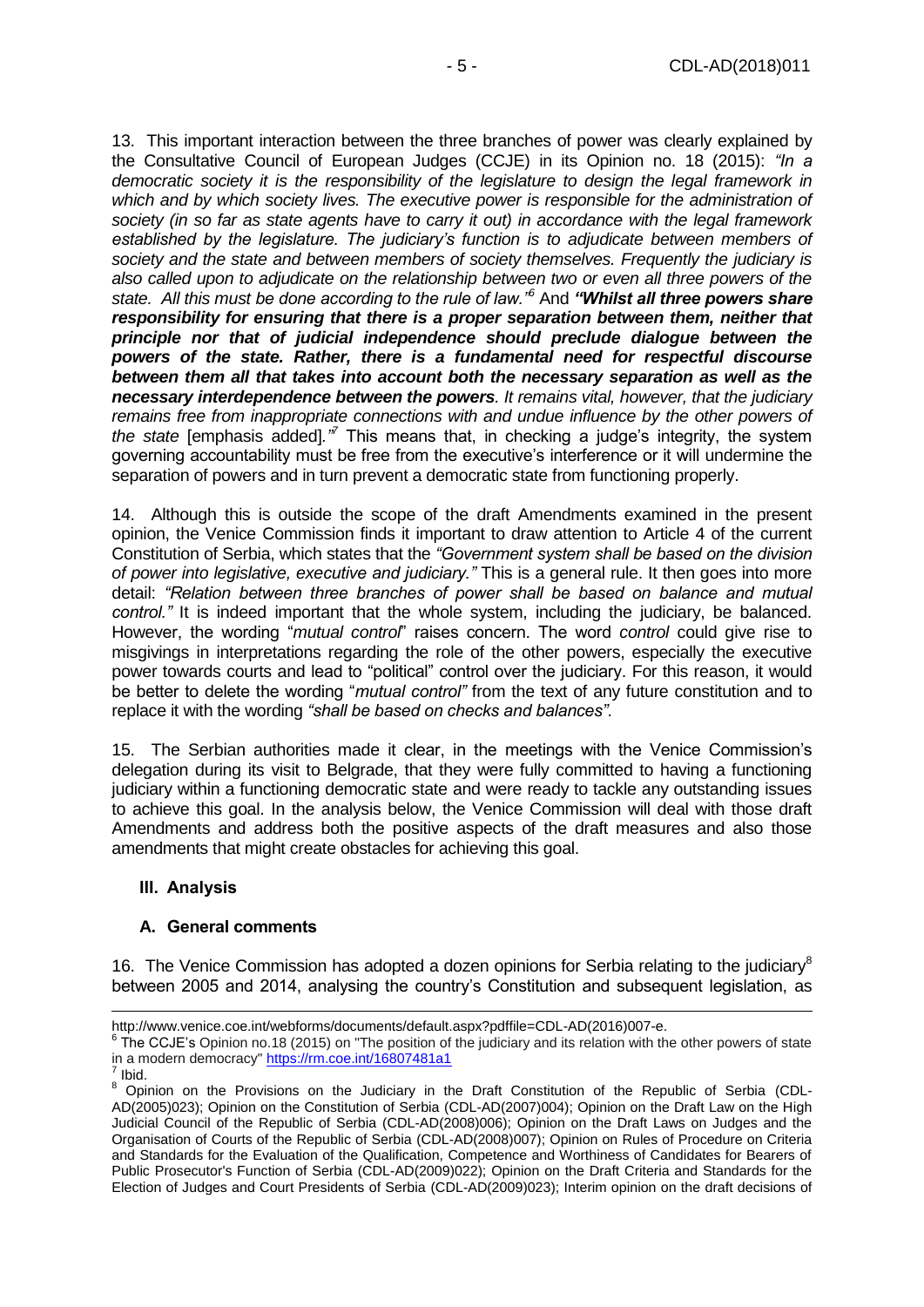have other international bodies, including  $GRECO<sup>9</sup>$  and the CCJE.<sup>10</sup> Of the dozen opinions adopted for Serbia by the Venice Commission, the most relevant opinion for these draft Amendments is the Opinion on the Constitution of Serbia, adopted by the Venice Commission at its 70<sup>th</sup> Plenary Session in March 2007.<sup>11</sup>

17. The draft Amendments have strived to overcome what the Venice Commission had identified in its previous opinions as being one of the main problems with the process of the reform of the judiciary in Serbia, notably the prominent role given to the National Assembly by the Constitution with respect to judicial appointments.

18. In general, the draft Amendments contain a number of important and welcome principles that are fundamental in any democratic state. Certain draft Amendments require specific comments. However, we consider, with respect, that there are certain matters that should be dealt with by secondary legislation or bye-laws, but which are currently included in the draft Amendments and that there are also a number of other matters, which should find their place in the Constitution, but for which reference is made to secondary legislation or byelaws. This will also be addressed below.

### <span id="page-5-0"></span>**Amendment I Competences (of the National Assembly) and Amendment II (Method of decision-making in the National Assembly)**

19. These Amendments list the competences of the National Assembly, including with respect to the election of members of the High Judicial Council (HJC) and the High Prosecutorial Council (HPC), the Supreme Public Prosecutor of Serbia and public prosecutors and define the majorities required. The issues arising with respect to these elections will be addressed below. These Amendments will have to be amended in accordance with the recommendations provided below.

# <span id="page-5-1"></span>**B. Courts**

-

# <span id="page-5-2"></span>**1. Amendment III (Judiciary principles)**

20. It is important to set out that the administration of justice shall be carried out by independent courts. This has been spelled out. There are, however, a few provisions that are less clear, are missing from or, on the contrary, should not be included in the Constitution.

21. In its fourth paragraph, this draft Amendment refers to the review of court decisions, which may only be carried out by *"legally authorised courts in the proceedings prescribed by law*." This provision intends to guarantee the independence of courts against outside interferences in the work of courts. For the Venice Commission, it is evident that the Constitutional Court is one of the legally authorised courts in the meaning of this paragraph. To this effect, the suggestion is made to alter the text by stating the following: "*legally authorised courts, including the Constitutional Court, in the proceedings prescribed by law."* 

[the high judicial council and of the state prosecutorial council on the implementation of the laws on the](http://www.venice.coe.int/webforms/documents/?pdf=CDL-AD(2011)015-e)  [amendments to the laws on judges and on the public prosecution of Serbia \(CDL-AD\(2011\)015\);](http://www.venice.coe.int/webforms/documents/?pdf=CDL-AD(2011)015-e) [Opinion on](http://www.venice.coe.int/webforms/documents/?pdf=CDL-AD(2011)050cor-e)  [draft amendments and additions to the law on the Constitutional Court of Serbia](http://www.venice.coe.int/webforms/documents/?pdf=CDL-AD(2011)050cor-e) (CDL-AD(2011)050corr); [Opinion on Draft amendments to Laws on the Judiciary of Serbia](http://www.venice.coe.int/webforms/documents/?pdf=CDL-AD(2013)005-e) (CDL-AD(2013)005); [Opinion on the Draft](http://www.venice.coe.int/webforms/documents/?pdf=CDL-AD(2013)006-e)  [amendments to the Law on the Public Prosecution of Serbia](http://www.venice.coe.int/webforms/documents/?pdf=CDL-AD(2013)006-e) (CDL-AD(2013)006); [Opinion on the Draft](http://www.venice.coe.int/webforms/documents/?pdf=CDL-AD(2014)028-e)  [Amendments to the Law on the High Judicial Council of Serbia](http://www.venice.coe.int/webforms/documents/?pdf=CDL-AD(2014)028-e) (CDL-AD(2014)028); [Opinion on the Draft](http://www.venice.coe.int/webforms/documents/?pdf=CDL-AD(2014)029-e)  [amendments to the Law on the State Prosecutorial Council of Serbia](http://www.venice.coe.int/webforms/documents/?pdf=CDL-AD(2014)029-e) (CDL-AD(2014)029).<br><sup>9</sup> Fourth Evaluation Bound: Cerruntian provestion in respect of members of porliament, jug

[Fourth Evaluation Round: Corruption prevention in respect of members of parliament, judges and prosecutors.](https://rm.coe.int/fourth-evaluation-round-corruption-prevention-in-respect-of-members-of/1680792e56)

<sup>&</sup>lt;sup>10</sup> Opinion of the CCJE Bureau of 4 May 2018 (CCJE-BU(2018)4) following a request by the Judges' Association of Serbia to assess the compatibility with European standards of the proposed amendments to the Constitution of the Republic of Serbia which will affect the organisation of judicial power [\(https://rm.coe.int/opinion-of-the-bureau](https://rm.coe.int/opinion-of-the-bureau-of-the-ccje-on-serbia-of-4-may-2018/16807d51ab)[of-the-ccje-on-serbia-of-4-may-2018/16807d51ab\)](https://rm.coe.int/opinion-of-the-bureau-of-the-ccje-on-serbia-of-4-may-2018/16807d51ab).

[http://www.venice.coe.int/webforms/documents/default.aspx?pdffile=CDL-AD\(2007\)004-e.](http://www.venice.coe.int/webforms/documents/default.aspx?pdffile=CDL-AD(2007)004-e)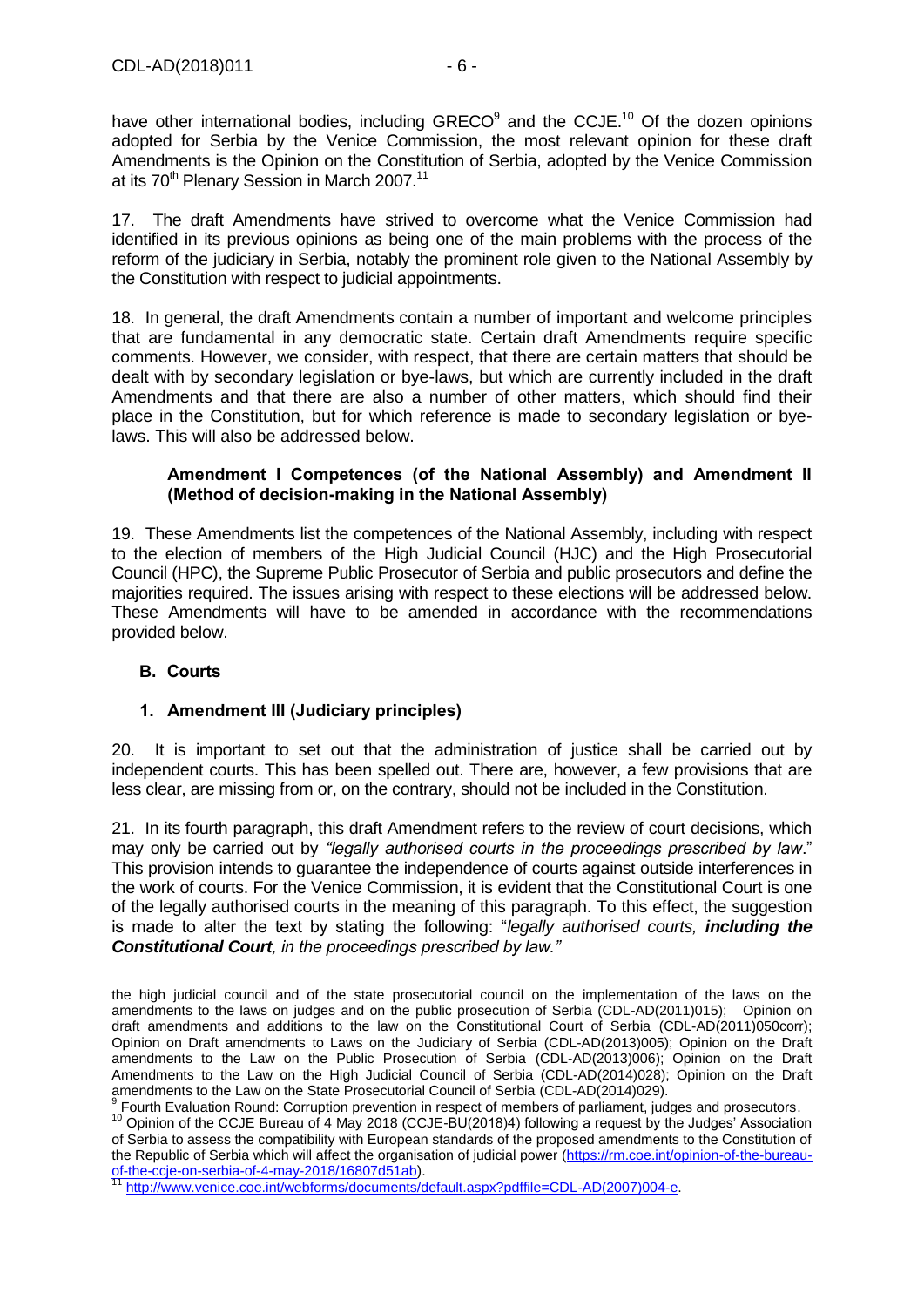22. In the sixth paragraph, the draft Amendment refers to how the court shall sit, which is a technical matter that should be dealt with by secondary legislation, not the Constitution.

23. The seventh paragraph refers, amongst others, to judicial assistants. They are not lay judges and their status, role and remit remain unclear. The circumstances and parameters of their participation, if any, in court proceedings warrants precise definition. This could be more appropriately dealt with in secondary legislation.

24. An aspect that has been omitted altogether in the draft Amendments, and which is important for the independence of the judiciary, is its budget. Although international texts do not provide for the budgetary autonomy of the judiciary, there is a strong case in favour of taking the views of the judiciary into account when preparing the budget.<sup>12</sup> This might be added under this Amendment. Consideration might usefully be given to the idea that the judiciary exercising control and being accountable for their own budget could impact positively on better use of court time and resources, thereby delivering a better judicial public service to the Serbian people.

### <span id="page-6-0"></span>**2. Amendment V (Independence of judges)**

 $\overline{a}$ 

25. This Amendment is an important provision. It addresses the principle of the independence of the judiciary, which is a fundamental principle and might be better placed in Amendment III, as well as the principle of legal certainty. Both are important for the administration of justice in a state based on the rule of law.

26. The first paragraph provides that *"A judge shall be independent and shall perform his/her duties in accordance with the Constitution, ratified international treaties, laws and other general acts".* The subordination of ordinary judges to the Constitution (not only to the law) was a new regulation in many European states and was widely discussed among constitutional lawyers and judges of constitutional courts. Despite all the controversies around this solution, its main positive goal is the requirement that even an ordinary judge, not only a constitutional judge, should see the act on which s/he adjudicates within the context of the constitution, as a structural and axiological keystone in the system of law.

27. The end of the first paragraph refers to: "*other general acts".* The general acts of the executive, in the light of this formulation, are a direct source of law, and judges should be subordinated not only to the Constitution, ratified international treaties and laws, but also to general acts of the executive body. This is, in and of itself, not a problem if the wording "*other general acts*" refers solely to secondary legislation, such as regulations issued by the executive as authorised by law.

28. Paragraph three of this Amendment states that "*The method to ensure uniform application of laws by the courts shall be regulated by law."* The Commission is conscious that there is concern in Serbia regarding a lack of legal certainty due to inconsistent case law. This may have many reasons, not only a lack of effort by the judges to ensure that their decisions take the existing case law into account. Nevertheless, under these circumstances it seems legitimate for the Constitution to provide a clear signal of the importance of ensuring consistency in the case law. While welcoming the intention behind this paragraph, the Commission is concerned about its wording and by the intentions of the phrase "*method to ensure*...". Does it refer to a special procedure or a special body? Useful mechanisms and models to establish a body of reasoned case law should be explored and consideration should be given to new ways of encouraging the application of precedent, *all of which should be the* 

 $12$  See Report on the independence of the judicial system part I: the independence of judges [\(CDL-](http://www.venice.coe.int/webforms/documents/?pdf=CDL-AD(2010)004-e)[AD\(2010\)004\)](http://www.venice.coe.int/webforms/documents/?pdf=CDL-AD(2010)004-e), paragraph 54;the Rule of Law Checklist (CDL-AD(2016)007), E.1 a) x.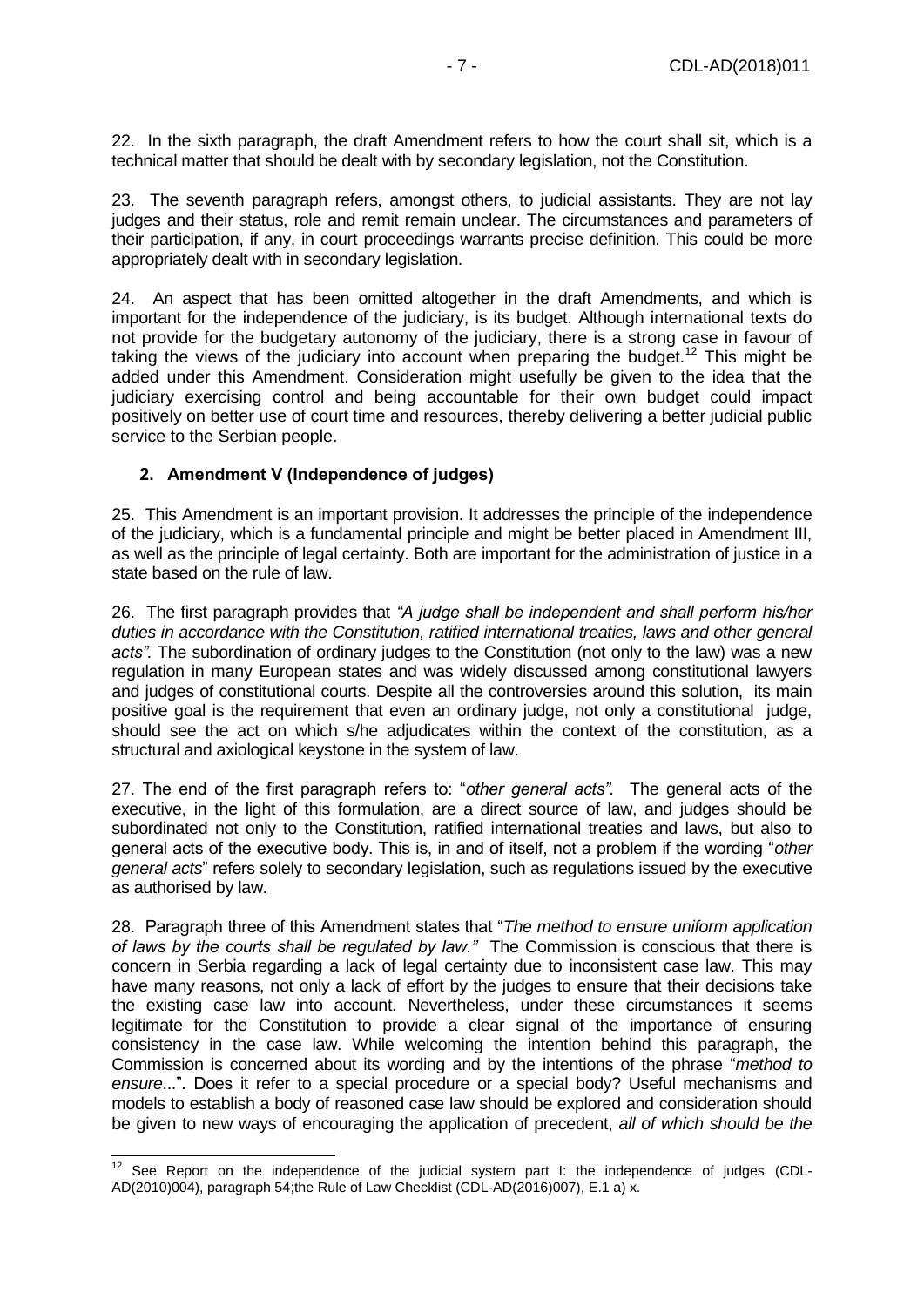*task of the judiciary*. This will result in more consistency in cases and engender greater public trust in the judicial system and more optimism that it will provide litigants with real remedies before the Serbian Courts.

29. Careful consideration must be given as to how a uniform application of the law is to be guaranteed. This is a difficult question, as it touches upon the *internal* independence of judges. The Venice Commission, in its Report on the independence of the judiciary (paragraphs 71-72) states the following: "*Judicial independence is not only independence of the judiciary as a whole vis-à-vis the other powers of the State, but it has also an "internal" aspect. Every judge, whatever his place in the court system, is exercising the same authority to judge. In judicial adjudication he or she should therefore be independent also vis-à-vis other judges and also in relation to his/her court president or other (e.g. appellate or superior) courts."* Moreover, the future development in the case law should not be hampered by unduly rigid rules.

30. Many countries have grappled with this difficulty. The uniform application of the law and the harmonisation of case law are guaranteed in different ways, depending on the type of legal system of the country concerned. In common law countries this is done, to a great extent, by the rule of precedent. This means, for instance, that in the United Kingdom, decisions rendered by the Supreme Court and the Court of Appeal become precedents that all courts must follow in future cases. In continental or civil law systems, legislation is the primary source of law and judges will have a more limited authority to interpret it. In both systems, however, if the legislature is not satisfied with the interpretation of the law by the courts, it can change the law to that effect.

31. Also, it should be noted that the European Court of Human Rights (ECtHR) has held that conflicting court decisions or judgments are an inherent trait of any judicial system *"which is based on a network of trial and appeal courts with authority over the area of their territorial jurisdiction.*<sup>"13</sup> Conflicting decisions rendered at last instance, according to the ECtHR, are in breach of the fair-trial requirement when several conditions come together, which are: profound and long-standing differences in the application of the case law of the domestic courts; where there is no domestic law that provides for mechanisms and remedies such as an appeal or review capable of overcoming these inconsistencies or, if there are such mechanisms, they have neither been accessible nor effective.<sup>14</sup>

32. With respect to the principle of legal certainty and consistency in judicial decisions, the ECtHR has found that the enunciated principles outlined above in addressing the issue of ameliorating inconsistency *"guarantees, inter alia, a certain stability in legal situations and contributes to public confidence in the courts."<sup>15</sup>* However, it went on to state that if there were persistent conflicting decisions, this could create *"a state of legal uncertainty likely to reduce public confidence in the judicial system, whereas such confidence is clearly one of the essential components of a State based on the rule of law."<sup>16</sup>*

33. The CCJE, in its Opinion no. 10, has stated that *"Regardless of whether precedents are considered to be a source of law or not, or whether they are binding or not, referring to previous decisions is a powerful instrument for judges both in common law as well as in civil law countries."* Hence, taking case law into consideration when rendering decisions is useful and important. In addition, the CCJE has clearly stated in its Opinion no. 20 (2017) that: *"…while judges should in general apply the law consistently, it is of paramount importance that when a court decides to depart from previous case law, this should be clearly mentioned in its decision. It should explicitly follow from the reasoning that the judge knew that the settled* 

 $13$ <sup>13</sup> See European Court of Human Rights Judgment in the Case of Cupara v. Serbia [http://hudoc.echr.coe.int/eng?i=001-164672.](http://hudoc.echr.coe.int/eng?i=001-164672)

Ibid.

 $15$  Ibid.

 $16$  Ibid.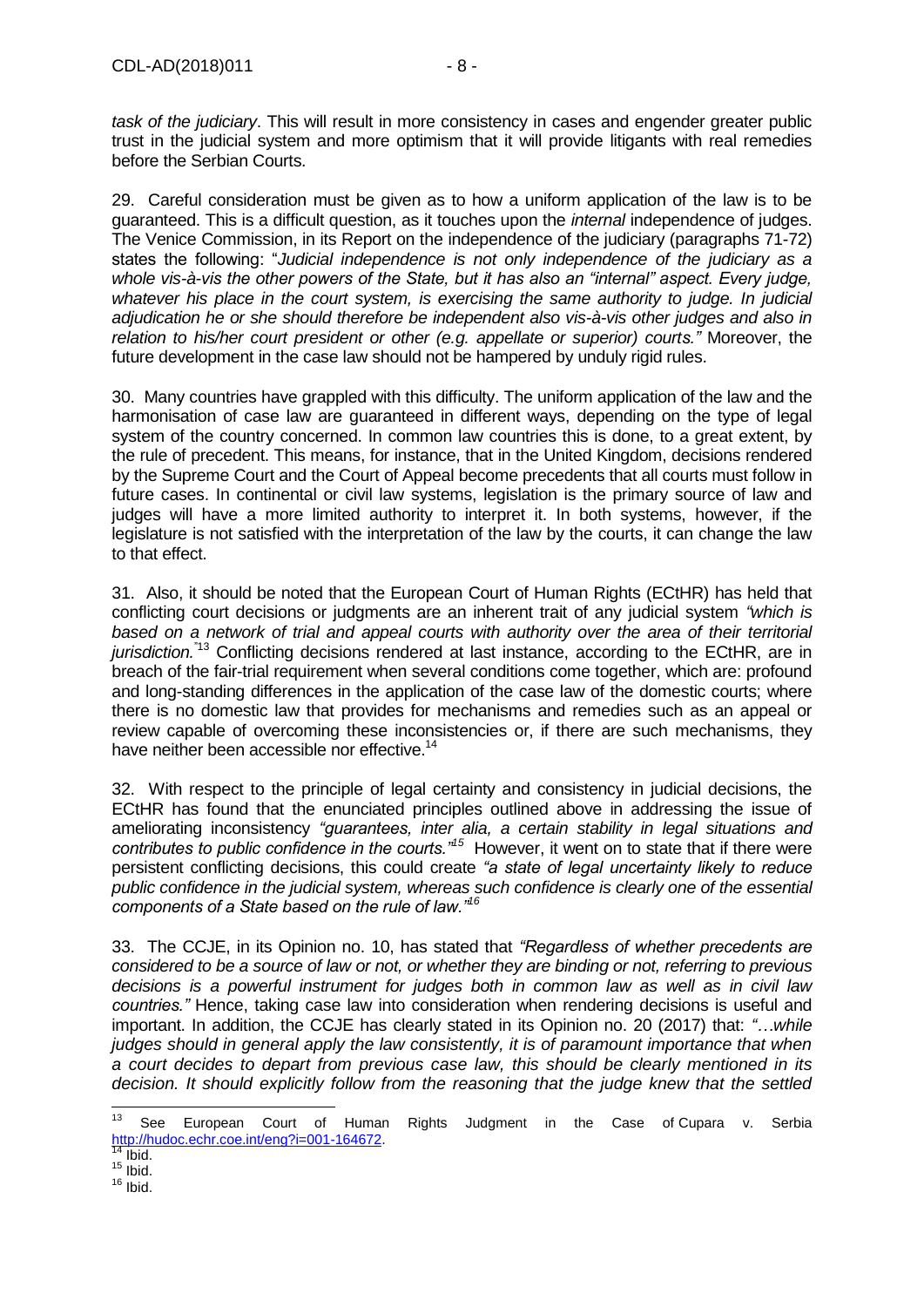*case law was different concerning the relevant matter and it should thoroughly be explained why the previously adopted position should not stand. Only then can it be established whether the departure was conscious (whether the judge consciously departed from the case law in an effort to ultimately change it) or whether the court neglected or was simply unaware of the previous case law. In addition, only in such manner can a genuine development of law be achieved. Failing compliance with these requirements can be considered arbitrary and the individual's right to a fair trial would be violated."* <sup>17</sup>

34. According to European standards, it is important that consistency in the case law be achieved through the decisions of higher courts establishing a coherent and consistent jurisprudence and not through a higher court issuing general directives or instructions to lower courts.<sup>18</sup> As the Venice Commission has stated in its previous opinion, *"[T]he need to unify practice should, in principle be solved by an appeals procedure that could be designed to also solve problems that usually, only or mostly, occur in different categories of small claims cases."<sup>19</sup>*

35. In any case, the sharing of case law by national courts is important and the methods of doing so may vary, but cooperation between courts in this process is key and very effective if a suitable mechanism exists that enables it. Although not mentioned in the draft Amendments, the delegation of the Venice Commission, which visited Belgrade, discovered that there was talk about the creation of a "certification commission" which would look into the harmonisation of case law, the composition of which was unclear. The Venice Commission has strong reservations with respect to any body outside the judiciary assuming such tasks. However, the Venice Commission is of the opinion that case law sharing by, for instance, case law departments in last instance courts (which can also be established in lower courts) would be the better choice.

36. The Venice Commission therefore recommends deleting the third paragraph. If, however, it is felt that a reference to the need to ensure proper harmonisation of case law should be included in the Constitution and if the reference to the role of the Supreme Court in Amendment X is not considered sufficient, then the first paragraph of this Amendment could make reference to taking into consideration or having due regard to the case law.

#### <span id="page-8-0"></span>**3. Amendment VI (Conditions for election of judges)**

37. In order for the administration of justice to function properly and effectively, much will depend on the quality of its judges, its prosecutors and all staff that is involved in the process. However, it will rely most on the quality of its judges and there is a strong correlation between judicial training/continued training and the efficiency of the judiciary.

38. This Amendment is very general and the only specific aspect is the condition set out in the second paragraph, that a judge may only be elected for the first time if s/he has completed *"legally stipulated training in a judicial training institution"*. All other conditions are left to be regulated by law. In principle, the general conditions for the election of judges should either be regulated at the constitutional level, and can then include the obligation for judicial training, or otherwise be entirely left to secondary legislation.

39. The Venice Commission delegation, which visited Belgrade, was informed that the institution mentioned in the second paragraph refers to the Judicial Academy of Serbia, as there is no other judicial training institution in Serbia. It was also informed that this provision is

 $\overline{1}$  $17$  Opinion no. 20 (2017) on the Role of courts with respect to the uniform application of the law, in paragraph 32.

<sup>18</sup> [Recommendation CM/Rec\(2010\)12](https://search.coe.int/cm/Pages/result_details.aspx?ObjectId=09000016805afb78) on Judges: independence, efficiency and responsibilities, paragraph 23: "*Superior courts should not address instructions to judges about the way they should decide individual cases, except in preliminary rulings or when deciding on legal remedies according to the law.".*

<sup>&</sup>lt;sup>19</sup> Opinion on Draft amendments to Laws on the Judiciary of Serbia [\(CDL-AD\(2013\)005\)](http://www.venice.coe.int/webforms/documents/?pdf=CDL-AD(2013)005-e), paragraph 105.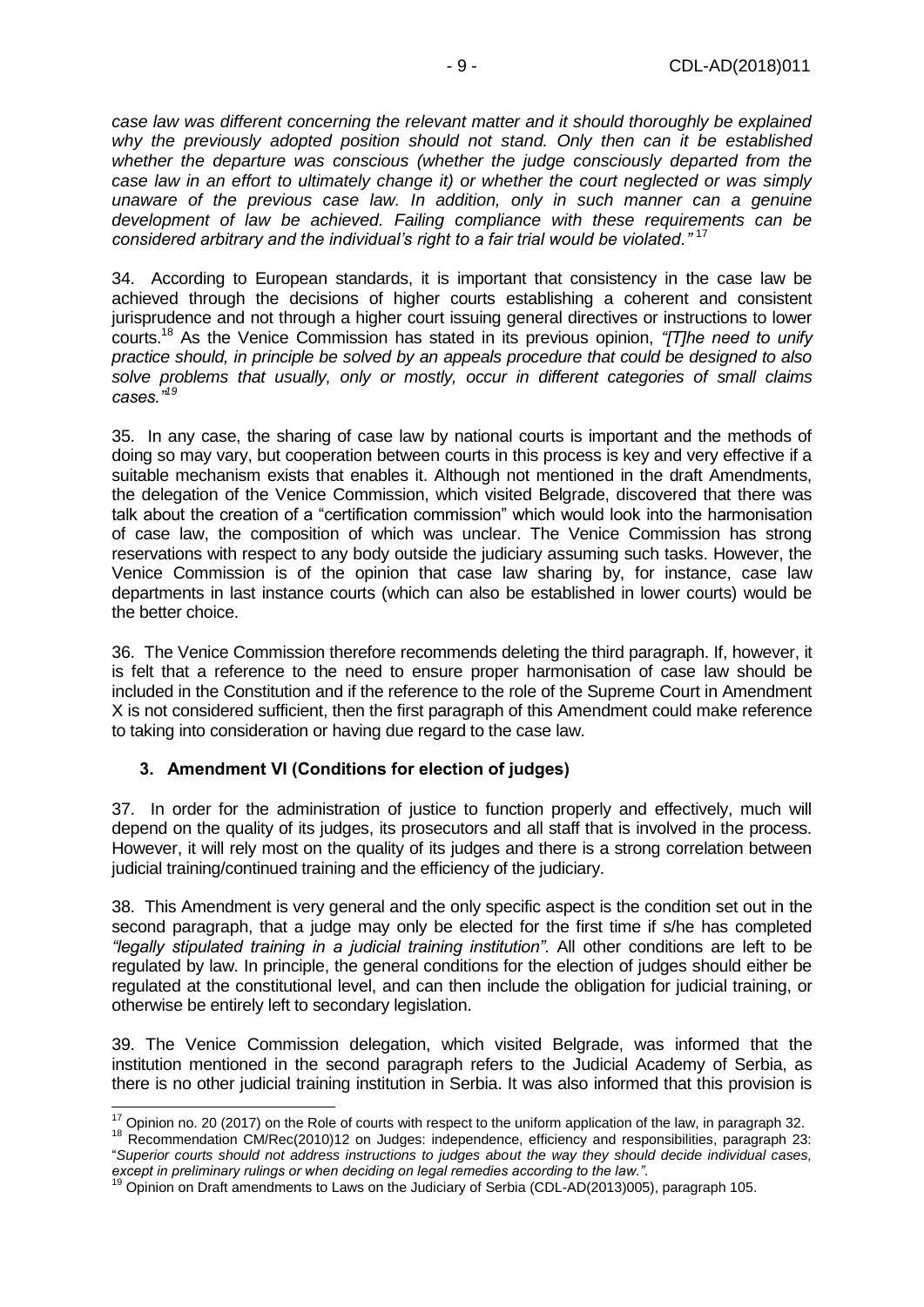meant to remedy a constitutional problem created by a decision rendered by the Constitutional Court of Serbia in February 2014, deeming such an arrangement unconstitutional under the current Constitution.

40. Two main objections were raised with respect to including an indirect reference to the Judicial Academy in the Constitution: the independence of this institution is not guaranteed by the Constitution and the practical experience of the judicial assistants, who are traditionally working in the court system with the expectation that this may open, for at least some of them, the possibility to become judges, is not taken into account. The Venice Commission delegation that went to Belgrade had received an unofficial translation into English of the "Law on Judicial Academy" (Official Gazette of the RS, no. 104/2009), and of the "Law amending and supplementing the Law on the Judicial Academy". The scope of the first Law is, according to its Article 1, to *"...establish the Judicial Academy (hereinafter referred to as: the Academy) and regulate its status, activity, governing and financing bodies, as well as the initial and continuous training of judges, public prosecutors and their deputies (hereinafter referred to as: prosecutors), the training of judicial and prosecutorial assistants and trainees and that of judicial and prosecutorial staff."* Article 3 on the status of this Academy states: *"The founder of the Academy shall be the Republic of Serbia. [...] The internal organisation and activities performed by the Academy shall be regulated by the Law on public services unless otherwise stipulated by this law. The Ministry in charge of judiciary shall supervise the legality of work of the Academy."* In addition, under Article 7, this Academy has a steering committee:

*"The Steering Committee shall be a body managing the Academy and it shall be made up of nine members.*

*Members of the Steering Committee shall be: four members appointed by the High Judicial Council from the ranks of judges, two of whom are appointed at a proposal of the Association of Judges; two members appointed by the State Prosecutors' Council from the*  ranks of prosecutors, one of whom is appointed at the proposal of the Association of *Prosecutors; and three members appointed by the Government, one of whom is the state secretary in the Ministry responsible for judiciary, in charge of professional advancement of those employed in judiciary and one is from among the employees of the Academy.*

*Members of the High Judicial Council and State Prosecutors' Council cannot be members of the Steering Committee.*

*The term of office of members of the Steering Committee shall be four years and they can be re-elected.*

*Members and the Chairman of the Steering Committee shall be entitled to remuneration for their work amounting to 30% of the basic salary of a basic court judge."*

41. As regards the judicial assistants and associates, the Constitutional Law states the following in Article 1: *"The Law on the Judicial Academy ("Official Gazette of RS" No. 104/09, 32/14 - CC and 106/15) shall be aligned with Amendments I to XXIX to the Constitution of the Republic of Serbia within 90 days from the entry into force of Amendments I to XXIX on the Constitution of the Republic of Serbia, in a manner that the forms of training shall depend on the length of the working experience and the jobs within the legal profession performed by the trainee."* This will facilitate taking into account the practical experience of the judicial assistants and associates, but having regard to their large number – approximately 2000 for a body of around 2700 active judges in Serbia – it will not enable many of them to become judges.

42. Having a national judicial academy is welcome and not unusual by any means, for instance, France has the *École Nationale de la Magistrature*, and this is to be supported. Hence, the Academy's role as a sole gatekeeper to the judiciary seems well founded with the aspiration and commitment to strengthen the calibre and professionalism of judicial and prosecutorial training, but it would be advisable to protect the Academy from possible undue influence by providing it with a firm status within the Constitution.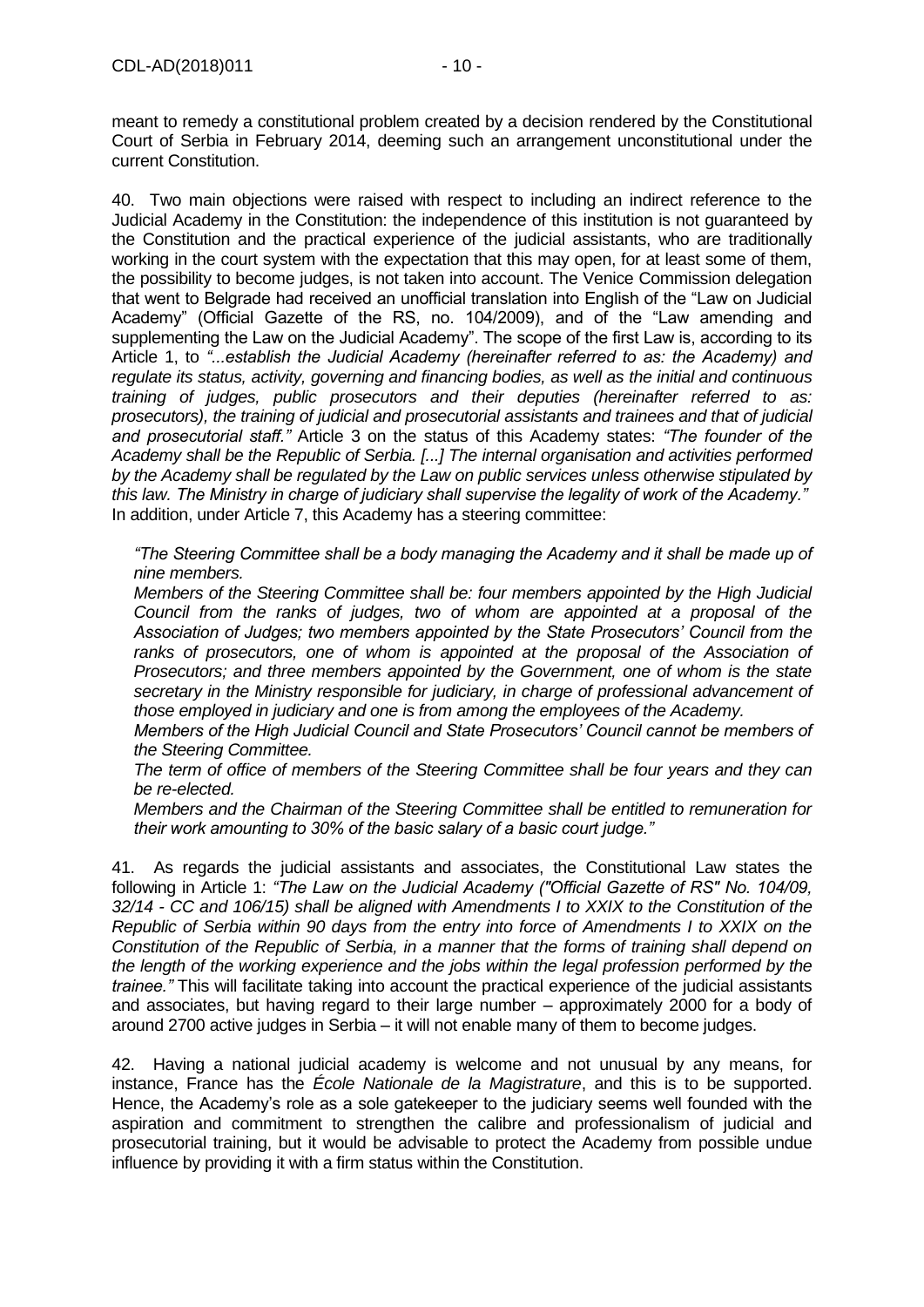43. The Venice Commission finds, in general, that Amendment VI should be rewritten to regulate more clearly the conditions needed to become a judge. As it stands, the content is not coherent with the title.

#### <span id="page-10-0"></span>**4. Amendment VII (Permanent Tenure of Office)**

44. This Amendment deals with the stability of the judiciary. The probationary period no longer exists, which is to be welcomed. The Venice Commission always supported the abolition of this practice *"Probationary periods by definition raise difficulties for judicial independence but if they are to apply they should not be longer than is needed to assess a judge's suitability. (…)The Venice Commission considers that setting probationary periods can undermine the independence of judges, since they might feel under pressure to decide cases in a particular way." <sup>20</sup>*

45. This Amendment also deals with the dismissal of judges, which is an important component of the independence of judges, because it has a direct effect on their tenure of office. In this respect, Recommendation CM/Rec (2010)12 of the Committee of Ministers *"on judges: independence, efficiency and responsibilities*" states that: *"50. The terms of office of judges should be established by law. A permanent appointment should only be terminated in cases of serious breaches of disciplinary or criminal provisions established by law, or where the judge can no longer perform judicial functions. Early retirement should be possible only at the request of the judge concerned or on medical grounds."*

46. The appointment and the dismissal of judges should be regulated in the Constitution<sup>21</sup> – which is the case, to some extent, with this Amendment. The first paragraph refers to the appointment of judges and to their life tenure, which is clearly spelled out and should be welcomed. The second paragraph then generally sets out situations in which tenure may end before a judge's retirement. With respect to dismissal, the grounds should be laid down in the Constitution and the competent court should be set out, as well as the right of appeal of the judge concerned.<sup>22</sup> The right to an appeal and the competent court have been provided for in this Amendment. The third paragraph of this Amendment provides for four reasons for a judge's dismissal: 1) being sentenced to at least six months' imprisonment; 2) committing a crime that makes the person unworthy of judgeship; 3) performing judicial functions incompetently, and 4) having committed a serious disciplinary offence.

47. The first reason raises no apparent issue. In the second, the wording *"a crime that makes the person unworthy of judgeship"* is vague and would benefit from more precise wording by setting out clearly what kind of criminal offence is being referred to.

48. The third reason poses a real problem as *"performing judicial functions incompetently"* is not precise and can cover a variety of situations, notably, it could apply to a judge who has made a mistake. As the Venice Commission has stated in the past: *"[…] [P]eriodical breaches of discipline, professional incompetence and immoral acts are categories of conduct which are*  imprecise as legal concepts and capable of giving rise to abuse."<sup>23</sup> Incompetence is difficult to assess and any judge could be accused of having acted incompetently in specific cases. Therefore, this third reason needs to be set out in more precise wording, to exclude possible

 $\overline{a}$ <sup>20</sup> Opinion on Draft Constitutional Amendments concerning the Reform of the Judicial System in "the former Yugoslav Republic of Macedonia" [\(CDL-AD\(2005\)038\)](http://www.venice.coe.int/webforms/documents/?pdf=CDL-AD(2005)038-e), paragraph 30.

 $^{21}$  Opinion on the Constitution of Finland (CDL-AD(2008)010), paragraphs 112-113; Joint opinion on a proposal for a constitutional law on the changes and amendments to the Constitution of Georgia (CDL-AD(2005)003), paragraph 105.

Ibid. See also the European Charter [on](https://rm.coe.int/16807473ef) the statute for judges (1998), paragraph 5.1.

<sup>23</sup> Opinion on the Albanian law on the organisation of the judiciary (chapter VI of the Transitional Constitution of Albania) (CDL(1995)074rev), p.4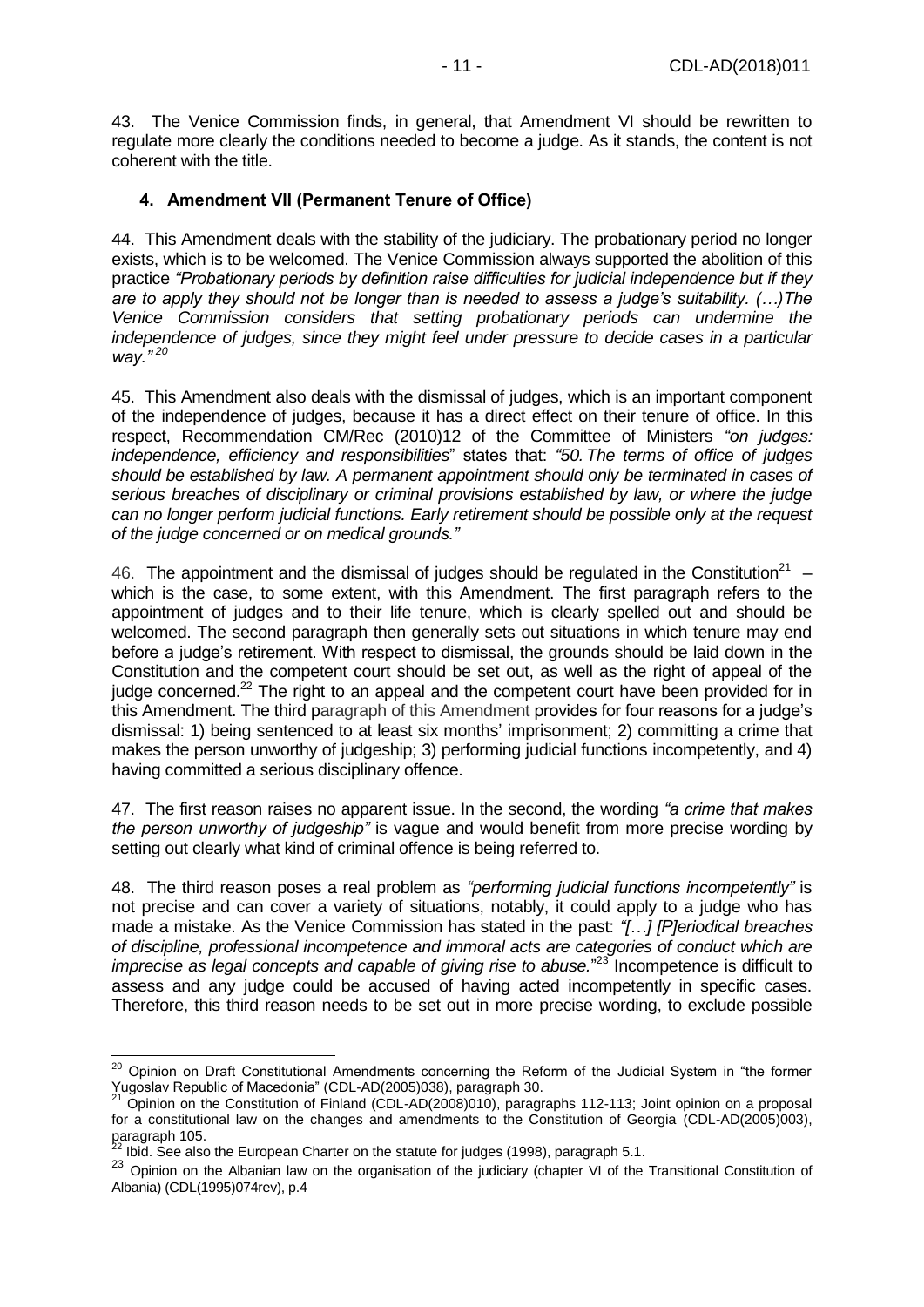liability for mistakes, decisions in specific cases, and similar instances giving rise to potential abuse.

49. The fourth reason needs to provide detail on what these serious disciplinary offences are. It is important that there is an appropriate scale of sanctions for disciplinary offences and that they are applied in accordance with the principle of proportionality.<sup>24</sup> Care should be taken that only failures performed intentionally or with gross negligence should give rise to this most severe sanction.<sup>25</sup> As stated by the Venice Commission *"Disciplinary proceedings should generally be initiated in case of professional misconduct that is gross and inexcusable, bringing the judiciary in disrepute."<sup>26</sup>*

50. In this respect, the Venice Commission has said in previous opinions, that *"For the […] reason of independence and impartiality, the grounds for suspension, dismissal or resignation should be laid down in the Constitution, and the competent court should be set out, as well as the right of appeal of the judge concerned."<sup>27</sup>* The latter is provided in the fourth paragraph, which gives the judge (and president of the court) a right of appeal to the Constitutional Court against decisions of the High Judicial Council (HJC) on the cessation of judicial function. This is an important guarantee of the independence of the judiciary, and is to be welcomed.

### <span id="page-11-0"></span>**5. Amendment VIII (Non-transferability of Judge)**

51. The Venice Commission has consistently supported the principle that transfers against the will of a judge may be permissible only in exceptional cases.<sup>28</sup> Hence, transfer due to an organisational reform (or lawful alteration of the court system) or otherwise limited by precise conditions, against the will of the judge may be acceptable. In this Amendment, the wording *"in case of revocation of the court or the substantial part of the jurisdiction of the court"* needs more detail in order to narrow the situations down in a clear manner i.e. revocation of a court means the closure of the entire court and its transfer to another location or a transfer of jurisdiction from one court to another etc.

52. It is also important to ensure that the same level of remuneration and an equivalent or similar position is guaranteed to the judge to be transferred and needs to be stipulated in this provision.<sup>29</sup> A general strengthening of the wording of this Amendment is therefore recommended.

# <span id="page-11-1"></span>**6. Amendment IX (Immunity and incompatibility)**

53. This Amendment sets out that judges and lay judges are covered by functional immunity, which is to be welcomed.

 $24$  See Case of Oleksandr Volkov v. Ukraine, application no. [21722/11,](https://hudoc.echr.coe.int/eng#{"appno":["21722/11"]}) 27 May 2013 (final judgment), paragraphs 182-185; see also the European Charte[r on](https://rm.coe.int/16807473ef) the statute for judges (1998), paragraph 5.1; Joint opinion on a proposal for a constitutional law on the changes and amendments to the Constitution of Georgia (CDL-AD(2005)003), paragraph 105; Opinion on the draft amendments to the Constitution of Kyrgyzstan (CDL-AD(2002)033), paragraph 11.

<sup>&</sup>lt;sup>25</sup> Joint opinion of the Venice Commission and the Directorate of Human Rights (DHR) of the Directorate General of Human Rights and Rule of Law of the Council of Europe, and of the OSCE Office for Democratic Institutions and Human Rights (OSCE/ODIHR) on the draft law on disciplinary liability of judges of the Republic of Moldova  $\overline{\text{CDL-AD(2014)006}}$ , paragraphs 19 and 35.

 $^3$  Ibid., paragraph 35.

<sup>27</sup> Opinion on the Constitution of Finland [\(CDL-AD\(2008\)010\)](http://www.venice.coe.int/webforms/documents/?pdf=CDL-AD(2008)010-e), paragraph 113; Joint opinion on a proposal for a constitutional law on the changes and amendments to the Constitution of Georgia by the Venice Commission and OSCE/ODIHR [\(CDL-AD\(2005\)003\)](http://www.venice.coe.int/webforms/documents/?pdf=CDL-AD(2005)003-e), paragraph105.

 $^{28}$  Report on the independence of the judicial system part I: the independence of judges [\(CDL-AD\(2010\)004\)](http://www.venice.coe.int/webforms/documents/?pdf=CDL-AD(2010)004-e), paragraph 43.

<sup>&</sup>lt;sup>29</sup> See, for example, Opinion on the draft laws on courts and on rights and duties of judges and on the judicial council of Montenegro [\(CDL-AD\(2014\)038\)](http://www.venice.coe.int/webforms/documents/?pdf=CDL-AD(2014)038-e), paragraph 58.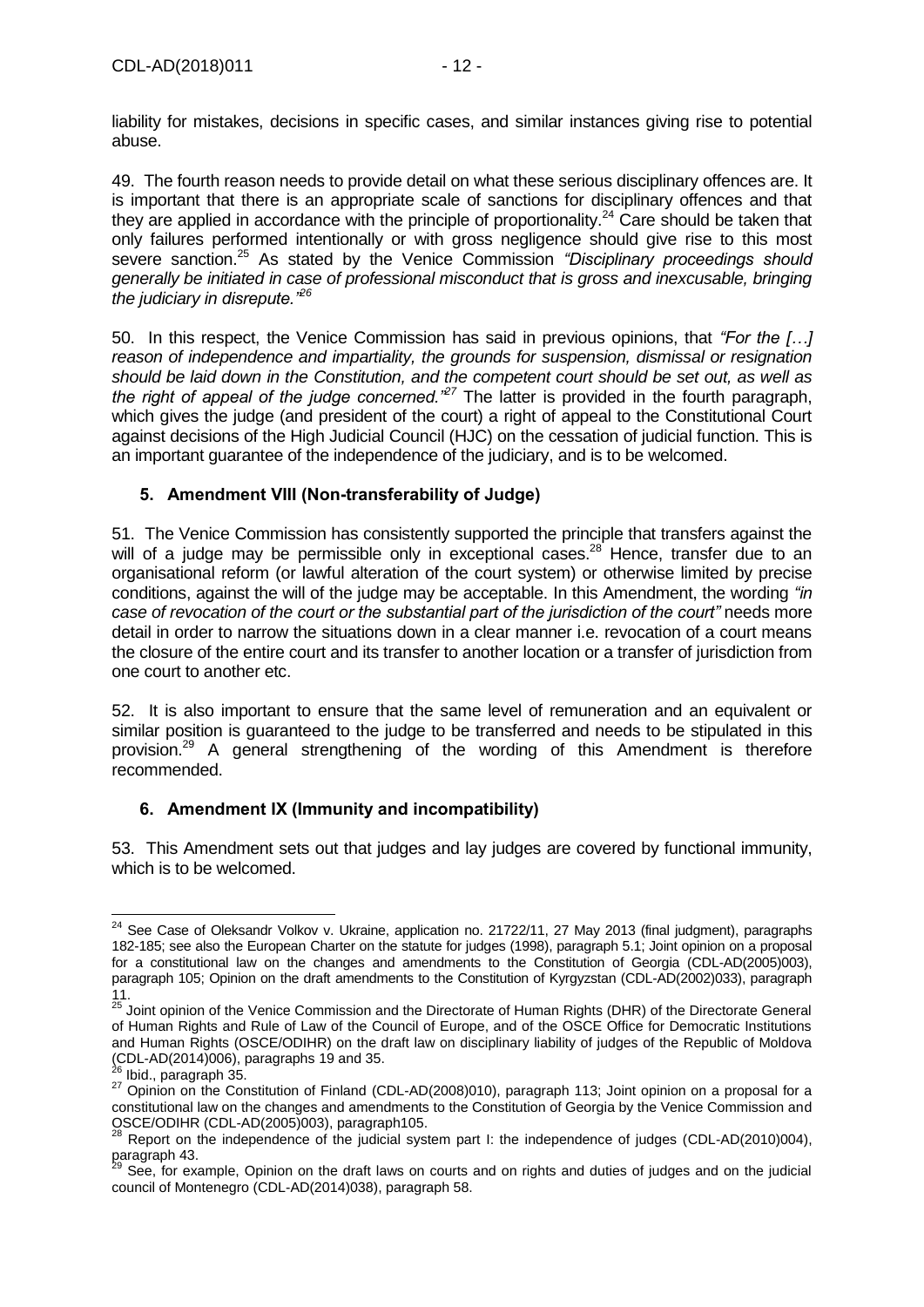54. The third paragraph of this Amendment prohibits judges and court presidents from engaging in political actions. This is by no means an unusual provision and most countries provide for some kind of restriction on the political activity of judges in their constitutions (or in laws or codes of conduct). It is the type of activity that is prohibited which differs from one country to the next – some countries have rules that ban the holding of more than one mandate (e.g. being a judge as well as a member of parliament or government), $30$  some prohibit all political activity<sup>31</sup> or the membership in a political party<sup>32</sup> and so on. The Venice Commission has said that *"…judges should not put themselves into a position where their independence or impartiality may be questioned. This justifies national rules on the incompatibility of judicial office with other functions and is also a reason why many states restrict political activities of judges". <sup>33</sup>* However, the Venice Commission would like to suggest that "political action" be more clearly defined or replaced by introducing a prohibition of membership in a political party.

# <span id="page-12-0"></span>**7. Amendment X (The Supreme Court of Serbia)**

55. The Amendment describes the Supreme Court of Serbia as the highest court in Serbia. The only role of this Court that is regulated on the constitutional level is to ensure the uniform application of the law by the courts. It does not, however, indicate how this is to be done.

56. In light of what was said above for Amendment V, the Venice Commission would like to suggest that the following (italicised and bold) wording be added to the second paragraph of this Amendment: "The Supreme Court of Serbia shall ensure uniform application of the law by the courts *through its case law*."

### <span id="page-12-1"></span>**8. Amendment XIII (Composition of the High Judicial Council)**

57. In countries which have them, the structure of judicial councils tends to vary from one country to the next. Serbia has chosen the model with two entirely separate bodies: one for judges and one for prosecutors (see Amendment XXV, below). This is one of the possibilities that exist for judicial councils in Europe.

58. As regards the establishment and the composition of a judicial council, the Venice Commission's view is as follows: *"While respecting this variety of legal systems, the Venice Commission recommends that states which have not yet done so consider the establishment of an independent judicial council or similar body. In all cases the council should have a pluralistic composition with a substantial part, if not the majority, of members being judges. With the exception of ex-officio members these judges should be elected or appointed by their peers."<sup>34</sup>* It also stated that, in the composition of this body *"A balance needs to be struck between judicial independence and self-administration on the one side and the necessary accountability of the judiciary on the other side in order to avoid negative effects of corporatism within the judiciary. In this context, it is necessary to ensure that disciplinary procedures against judges are carried out effectively and are not marred by undue peer restraint. One way to achieve this goal is to establish a judicial council with a balanced composition of its members."<sup>35</sup>*

59. Amendment XIII proposes that the HJC be composed of ten members: five judges elected by their peers and five prominent lawyers elected by the National Assembly. The reason given for such a solution was to ensure that there would be no judicial corporatism. Having an even

 $\overline{a}$  $30$  For example in the Andorra, Denmark, Croatia, Czech Republic, Estonia, France.

<sup>31</sup> For example in Albania, Armenia, Azerbaijan, Belarus.

<sup>&</sup>lt;sup>32</sup> The Austrian Code of Conduct made by judges for judges also advises against party membership.

<sup>33</sup> Report on the Independence of the Judicial System Part I: The Independence of Judges, paragraph 62.

<sup>&</sup>lt;sup>34</sup> Report on the independence of the judicial system part I: the independence of judges [\(CDL-AD\(2010\)004\)](http://www.venice.coe.int/webforms/documents/?pdf=CDL-AD(2010)004-e), paragraph 32; the Rule of Law Checklist (CDL-AD(2016)007), E 1 a) viii, paragraph 81.

Report on judicial appointments [\(CDL-AD\(2007\)008\)](http://www.venice.coe.int/webforms/documents/default.aspx?pdffile=CDL-AD(2007)028-e), paragraph 27.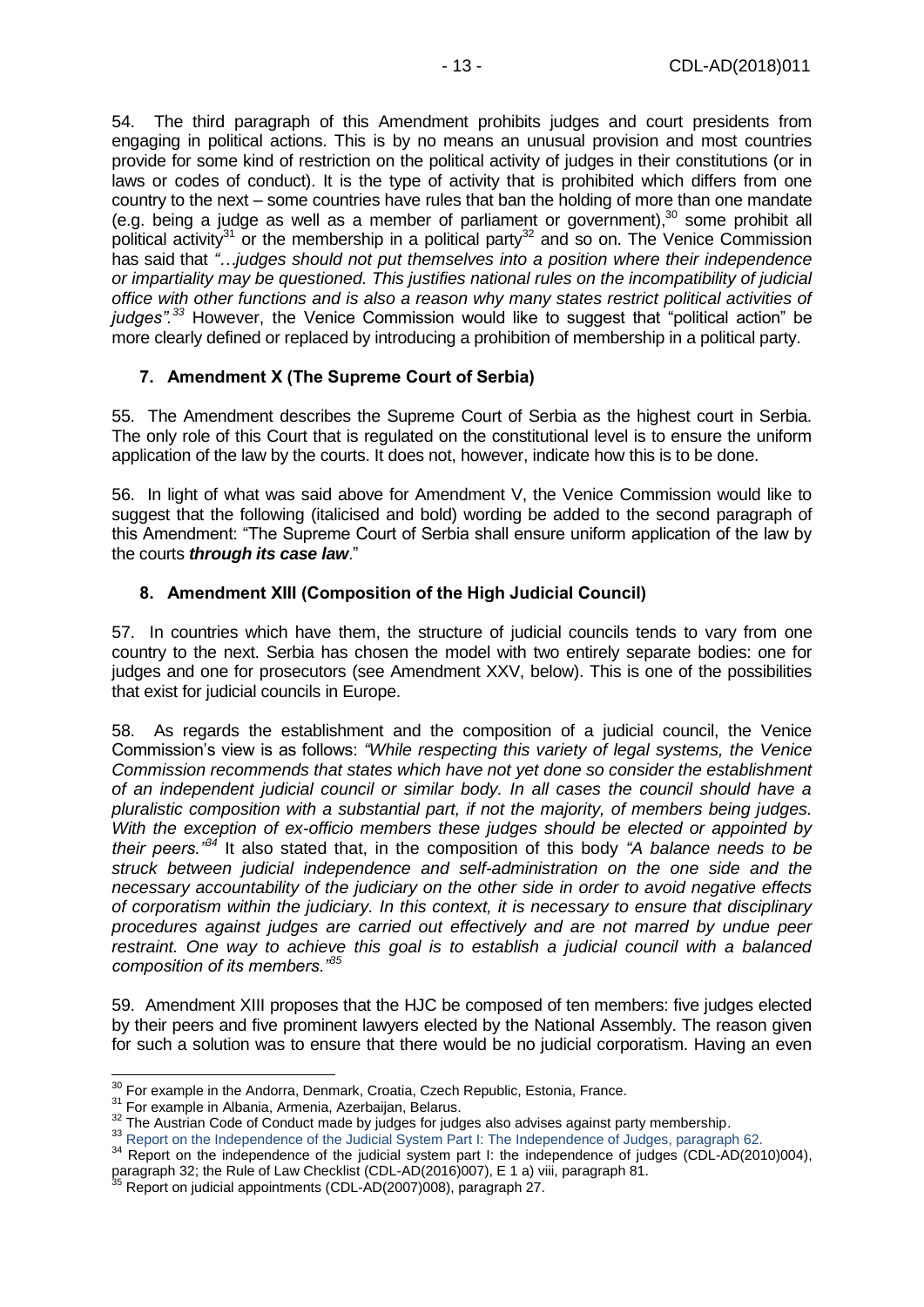$\overline{a}$ 

number of members in the HJC is less usual than having an odd number, which is the current trend in many European states – there are only a few that have an even number of members in their judicial councils.<sup>36</sup> There are European standards on the issue of the composition of a judicial council, notably Recommendation [CM/Rec\(2010\)12](https://search.coe.int/cm/Pages/result_details.aspx?Reference=CM/Rec(2010)12) states in its paragraph 27 that: *"Not less than half the members of such councils should be judges chosen by their peers from all levels of the judiciary and with respect for pluralism inside the judiciary."* No reference could be found on whether there should be an even or an odd number of members in such a council. In any case, where decisions are adopted by at least six members (see Amendment XVI), whether there is an even or an odd number of members will not make a difference.

60. The criteria for the members of the HJC are included in this Amendment. As regards members elected by the National Assembly, the criteria raise the question as to why only those who have passed the Bar exam fall within the category of "prominent lawyers". This would exclude law professors, for instance, and the additional need for having had *"…at least ten years of working experience in the field of law falling within the competence of the High Judicial Council"* is very vague and unclear as to its purpose.

61. The main problem with respect to this Amendment is, however, that the non-judicial members of the HJC are all elected in the same manner by the National Assembly: in the first round, they can be elected by a  $3/5<sup>th</sup>$  majority. This majority, which is lower than the  $2/3<sup>rd</sup>$ majority provided for in the initial draft, already provides for – depending on the electoral system for the National Assembly and the election results – only a weak protection against the election of all non-judicial members by the majority of the day. This provision, in any case, has little meaning in practice, since the second round provides that a 5/9<sup>th</sup> majority may elect all these members and there is no incentive for the majority in the National Assembly to avoid a second round of voting.  $5/9<sup>th</sup>$  is a low threshold and it seems likely that a government will often dispose of such a majority. While the Venice Commission has no inherent objection to the anti-deadlock mechanism provided in this Amendment should the  $5/9<sup>th</sup>$  majority not be reached – i.e. *"the remaining members shall be elected ... by a commission comprised of the President of the National Assembly, the President of the Constitutional Court, the President of the Supreme Court of Serbia, the Supreme Public Prosecutor of Serbia and the Ombudsman"* – the Venice Commission considers that, in reality, it is unlikely to ever be triggered. Therefore, the  $5/9<sup>th</sup>$  majority proposal should be removed. In order to be a mechanism suitable to ensure pluralism within the HJC, the choice of the five-member commission should not be limited to candidates proposed by a parliamentary committee.

62. In summary, this provision creates the possibility that half of the members of the HJC  $$ including, according to Amendment XV, the President – will be a coherent and like-minded group in line with the wishes of the current government. This is very problematic and other solutions should be explored. Different options exist in this respect. One would be to provide for a proportional electoral system that ensures the minority in the Assembly will also be able to elect members. Another option would be to give to outside bodies, not under government control, such as the Bar or the law faculties the possibility to appoint members. A third option would be to increase the number of judicial members to be elected by their peers. A fourth option would be to increase the majority requirement and to enable the five-member commission to choose from among the candidates who originally applied with the National Assembly for the membership in the HJC. It will be up to the Serbian authorities, based on the conditions in and experience of the country, to choose the most suitable option.

63. It would also be possible to include *ex-officio* members in the HJC, such as the Minister of Justice or the President of the Supreme Court. This can be useful to facilitate dialogue

<sup>&</sup>lt;sup>36</sup> Those with an even number of members include Armenia, Belgium, Denmark, Italy, Netherlands, (Scotland), Slovakia, Spain.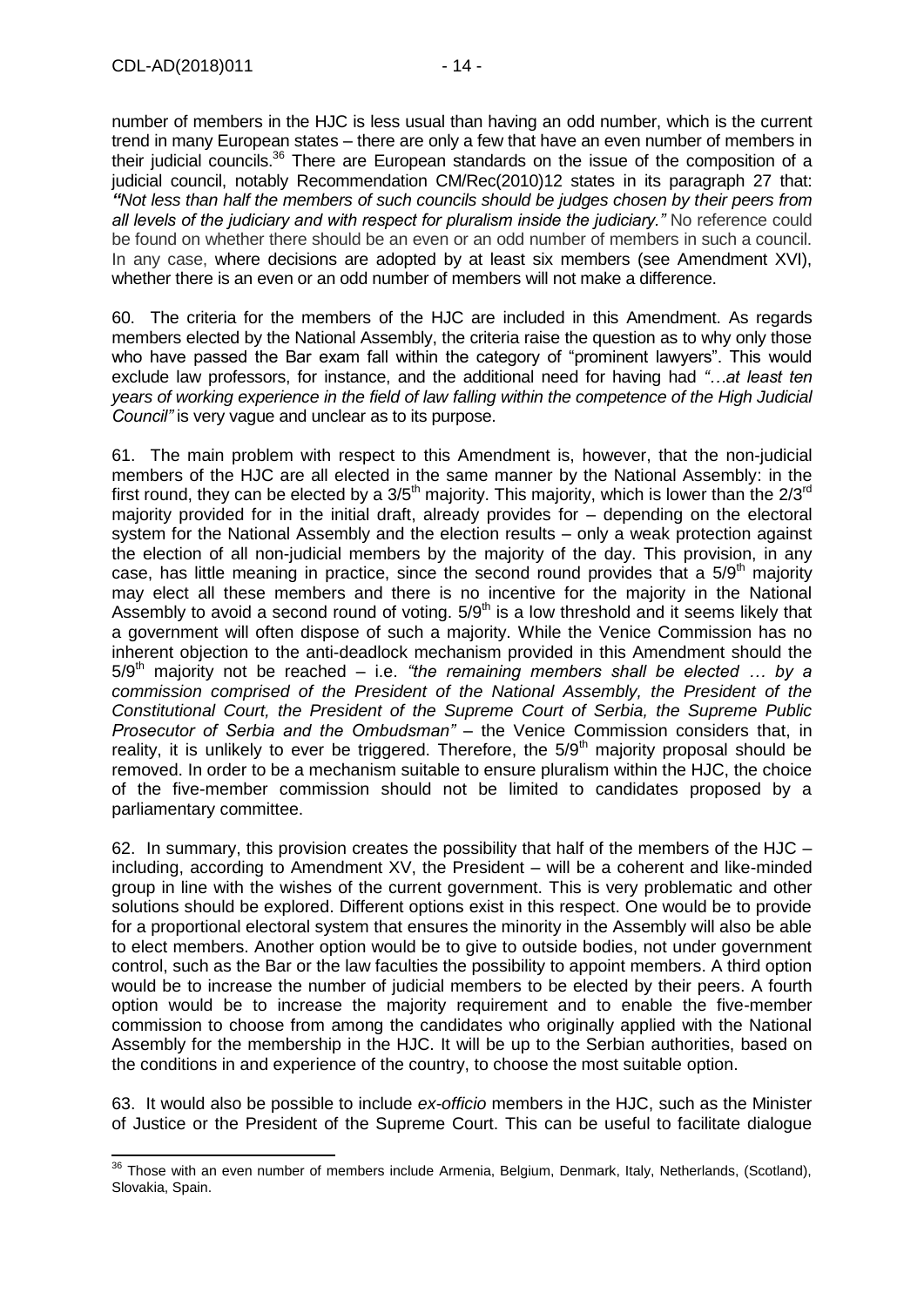among the various actors in the system. However, care must be taken that including *ex officio* members does not increase the risk of domination of the HJC by the political majority. If the Minister of Justice were to be included as an *ex-officio* member, he or she should not have the right to vote or participate in the decision-making process if it is a decision concerning the transfer of judges and disciplinary measures against judges.<sup>37</sup>

64. To sum up, in its current form, this Amendment is not suitable to ensure pluralism within the HJC and other solutions must be found.

#### <span id="page-14-0"></span>**9. Amendment XIV (Term of Office of Members of the High Judicial Council) and Amendment XV (President of the High Judicial Council)**

65. Under these Amendments, the mandate for members and of the President of the HJC is of five years without the possibility for re-election. This is a relatively short mandate, although a change in the position of the President every five years is to be welcomed. However, it would be unfortunate if all the members were to change at the same time every five years, including the President. The Venice Commission therefore suggests that a system of gradation in the turnover of the membership of the HJC be introduced.

66. According to the second paragraph of Amendment XV, the President of the HJC is to be elected among the lay members. It is true that the Venice Commission has stated that *"the chair of the council could be elected by the council itself from among the non judicial members of the council."<sup>38</sup>* However, this recommendation by the Commission is primarily aimed at situations where judges elected by their peers have the majority in a council and is not applicable if it increases the risk of domination of the HJC by the current majority in parliament.

67. Under the third paragraph of Amendment XIV, the term of office of a HJC member shall cease *"for reasons prescribed by the Constitution and law and in the procedure prescribed by law."* This provision appears to apply to all members of the HJC. The draft Amendments, however, contain no criteria for dismissal and so appear to leave this entirely to secondary legislation, which is a problem.

68. In addition, under Amendment I, in the third paragraph (National Assembly's election rights) and in the penultimate paragraph of Amendment II, the members of the HJC elected by the National Assembly may be dismissed by the Assembly by a  $5/9<sup>th</sup>$  majority regardless of the majority with which they were elected. This should be revised, the majority required for dismissal should be higher, or at least equal to, the majority required for election. It is important that criteria for dismissal (and procedures) be laid down in the Constitution and not just left to legislation.

#### <span id="page-14-1"></span>**10. Amendment XVI (Work and Decision-making of the High Judicial Council)**

69. This Amendment deals with the decision-making process of the HJC. It raises several issues, all of which are contained in the third paragraph leading to the dissolution of the HJC.

70. According to the third paragraph, if the HJC does not make a decision within 30 days, the term of office of all the members of the HJC shall cease. This raises the question, notably, of what is to be considered a decision? This may sound obvious, but what happens in a situation in which none of the applicants for a position as a judge is found to be qualified – does this

 $37$  See for example, Joint Opinion on the Draft Law on the Judicial System and the Status of Judges of Ukraine [\(CDL-](http://www.venice.coe.int/webforms/documents/?pdf=CDL-AD(2010)003-e)[AD\(2010\)003\)](http://www.venice.coe.int/webforms/documents/?pdf=CDL-AD(2010)003-e); Opinion on recent amendments to the law on major constitutional provisions of the Republic of Albania [\(CDL-INF\(1998\)009\)](http://www.venice.coe.int/webforms/documents/?pdf=CDL-INF(1998)009-e); Report on Judicial Appointments by the Venice Commission [\(CDL-AD\(2007\)028\)](http://www.venice.coe.int/webforms/documents/CDL-AD(2007)028.aspx); Interim Opinion on Constitutional Reforms in the Republic of Armenia [\(CDL-AD\(2004\)044\)](http://www.venice.coe.int/webforms/documents/?pdf=CDL-AD(2004)044-e); Opinion on the reform of the judiciary in Bulgaria [\(CDL-INF\(1999\)005\)](http://www.venice.coe.int/webforms/documents/?pdf=CDL-INF(1999)005-e).

Report on judicial appointments [\(CDL-AD\(2007\)008\)](http://www.venice.coe.int/webforms/documents/default.aspx?pdffile=CDL-AD(2007)028-e), paragraph 35.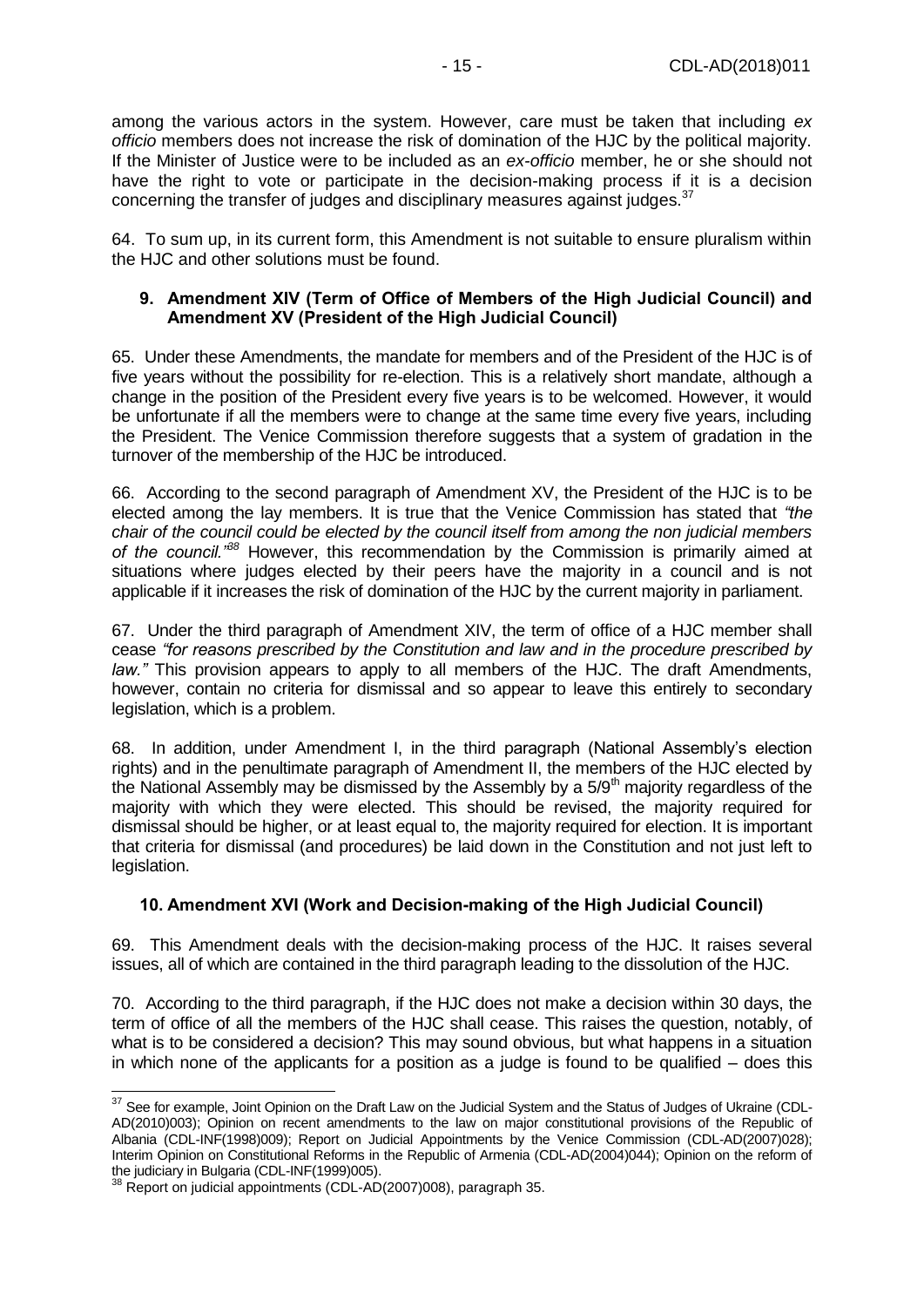qualify as a decision to reject all candidates or is it a decision not made? It may be an issue of translation, but it is important that this be clear.

71. As it stands, the third paragraph effectively means that, in case of a tied vote, there is no decision and a very concrete danger that the term of office of all members will cease. This could lead to hastened decision making or frequent dissolutions of the HJC. The HJC is an independent body, which also means that its individual members should be regarded as independent and should not be dismissed "*en masse*" on the grounds that one member has not acted responsibly in the decision-making process. Also, taking into account the composition of the HJC of five-five, the deadlock in the decision-making process could potentially be provoked by the politically-elected part of the HJC against the judges. In other words, this provision could have the potential of rendering the HJC inoperative. This categorical rule should therefore be reconsidered and the third paragraph deleted or at least the conditions for dissolution tightened.

# <span id="page-15-0"></span>**C. Public Prosecutor's Offices**

### <span id="page-15-1"></span>**1. Amendment XVIII (Status)**

72. Regulations on the prosecution service tend to diverge much more from one country to the next than do regulations on courts. European standards on courts are stricter, however, European standards with respect to the prosecution service are catching up. For instance, one common standard is that the prosecution service should be deprived of its extensive powers in the area of general supervision, which should be taken over by the courts (general courts of law, administrative courts and the constitutional court) as well as by the institution of the ombudsman.

73. The broad power of the prosecutor to protect human and citizens' rights and freedoms, state and public interest raises doubts. This was often a concern raised by the Venice Commission.<sup>39</sup> A similar concern was raised in the Parliamentary Assembly's Recommendation 1604(2003) on the Role of the public prosecutor's office in a democratic society: *"as to nonpenal law responsibilities, it is essential that any role for the prosecutors in the general protection of human rights does not give rise to any conflict of interests or act as a deterrent to individuals seeking state protection of their rights."*

74. In this context, it seems to the Venice Commission that the role of the Public Prosecutor's Office, as set out in Amendment XVIII, is too broad. The first paragraph of this Amendment provides that the Public Prosecutor's Office is an autonomous state body, that will "*prosecute the perpetrators of criminal offences […] and shall protect the constitutionality and legality, human rights and civil freedoms."* Although the Public Prosecutor's Office obviously always has to act in accordance with the Constitution and the law, the general protection of human rights is not an appropriate sphere of activity for the prosecutor's office. This should be the task of an ombudsman and/or of a specific human rights body. <sup>40</sup> In addition, the protection of constitutionality in a state which has a Constitutional Court, such as Serbia, falls within the competence of that Court. The Venice Commission therefore suggests that the first paragraph be rephrased. Another possibility would be to replace it by the following wording: *"The law may grant other exceptional tasks for the protection of public interests to the Public Prosecutor's Office".*

75. The third paragraph of the Amendment, which states that any influence on the Public Prosecutor's Office in an individual criminal prosecution case, is prohibited – should be

<sup>-</sup> $39$  See Report on European standards as regards the independence of the judicial system: part II - the prosecution service [\(CDL-AD\(2010\)040\)](http://www.venice.coe.int/webforms/documents/?pdf=CDL-AD(2010)040-e), paragraphs 73, 77-83.

<sup>40</sup> See the Principles relating to the Status of National Institutions (The Paris Principles), General Assembly resolution 48/134 of 20 December 1993.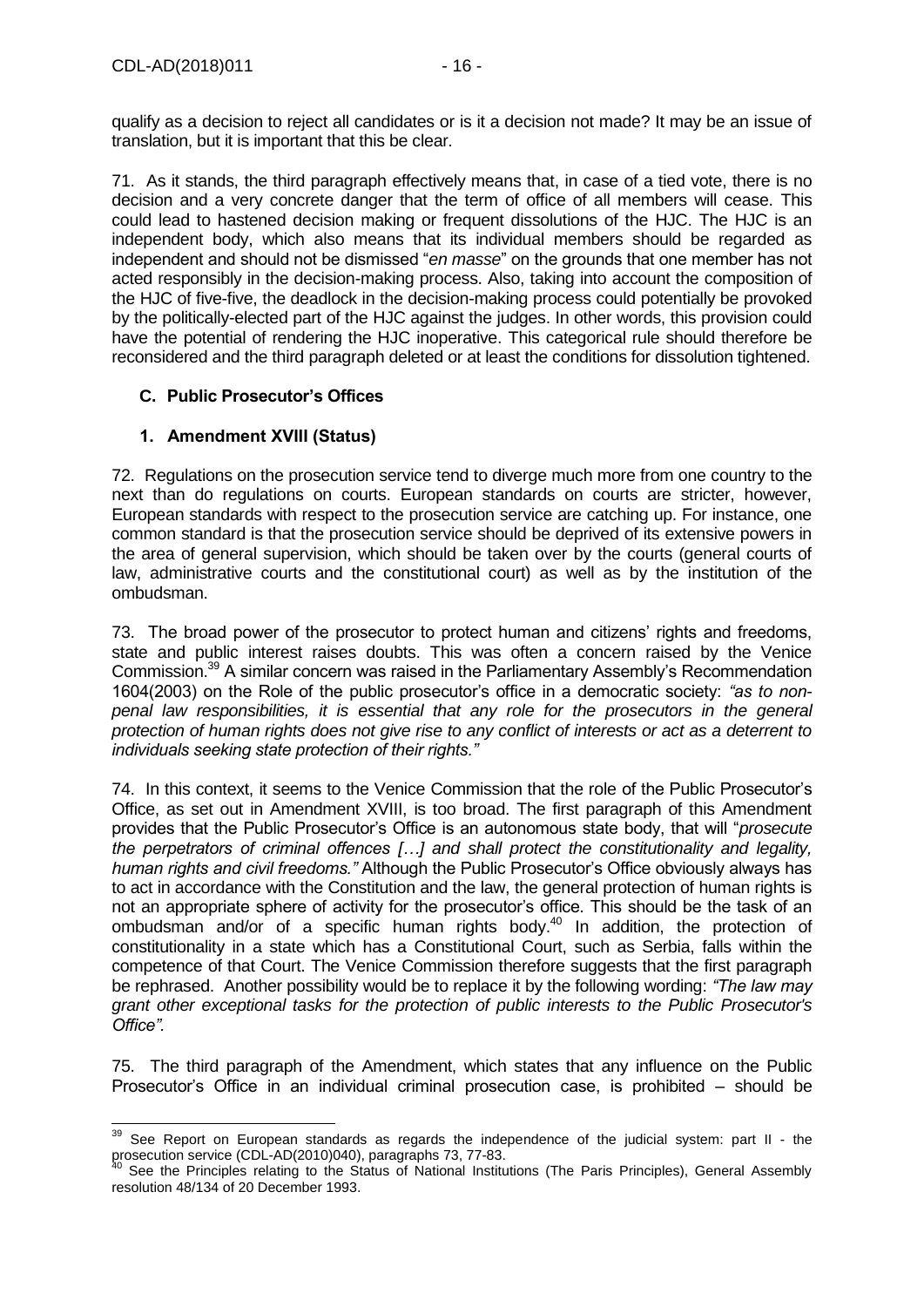welcomed. This leads us to the distinction that should be made between the independence of judges and that of prosecutors:

*"30. Any 'independence' of the prosecutor's office by its very essence differs in scope from that of judges. The main element of such "external" independence of the prosecutor's office, or for that of the Prosecutor General, resides in the impermissibility of the executive to give instructions in individual cases to the Prosecutor General (and of course directly to any other prosecutor). General instructions, for example to prosecute certain types of crimes more severely or speedily, seem less problematic. Such instructions may be regarded as an aspect of policy which may appropriately be decided by parliament or government."<sup>41</sup>*

76. The Venice Commission delegation which visited Belgrade was informed that there is no internal independence granted to individual prosecutors in Serbia. Although there is, as such, no problem with this under European standards, as the "independence" of prosecutors by its very essence differs from that of judges – there are, however, a number of guarantees that apply to individual prosecutors that need to be heeded. In this context, the following should be noted:

*"31. The independence of the prosecution service as such has to be distinguished from any "internal independence" of prosecutors other than the prosecutor general. In a system of hierarchic subordination, prosecutors are bound by the directives, guidelines and instructions issued by their superiors. Independence, in this narrow sense, can be seen as a system where in the exercise of their legislatively mandated activities prosecutors other than the prosecutor general need not obtain the prior approval of their superiors nor have their action confirmed. Prosecutors other than the prosecutor general often rather enjoy guarantees for noninterference from their hierarchical superior.*

*32. In order to avoid undue instructions, it is essential to develop a catalogue of such guarantees of non-interference in the prosecutor's activities. Non-interference means ensuring that the prosecutor's activities in trial procedures are free of external pressure as well as from undue or illegal internal pressures from within the prosecution system. Such guarantees should cover appointment, discipline / removal but also specific rules for the management of cases and the decision-making process."* <sup>42</sup>

#### <span id="page-16-0"></span>**2. Amendment XIX (Responsibility)**

77. The Venice Commission has stated in the past that *"In countries where the prosecutor general is elected by Parliament, it often also has the power to dismiss him or her. In such a case, a fair hearing is required. Even with such a safeguard, there is a risk of politicisation: "Not only is there a risk of populist pressure being taken into account in relation to particular cases raised in the Parliament but parliamentary accountability may also put indirect pressure on a prosecutor to avoid taking unpopular decisions and to take decisions which will be known to be popular with the legislature." Consequently, accountability to Parliament in individual cases of prosecution or non-prosecution should be ruled out."*

78. This Amendment sets out the responsibilities (accountability) of the prosecutors within a hierarchical prosecutorial system and with respect to the National Assembly. Both the Supreme Public Prosecutor and the public prosecutors, i.e. the heads of prosecutors' offices, are responsible to Parliament (the public prosecutors in addition to their responsibility to the

<sup>&</sup>lt;sup>41</sup> Report on European standards as regards the independence of the judicial system: part II - the prosecution service [\(CDL-AD\(2010\)040\)](http://www.venice.coe.int/webforms/documents/?pdf=CDL-AD(2010)040-e), paragraph 30.

Ibid., paragraphs 31-32.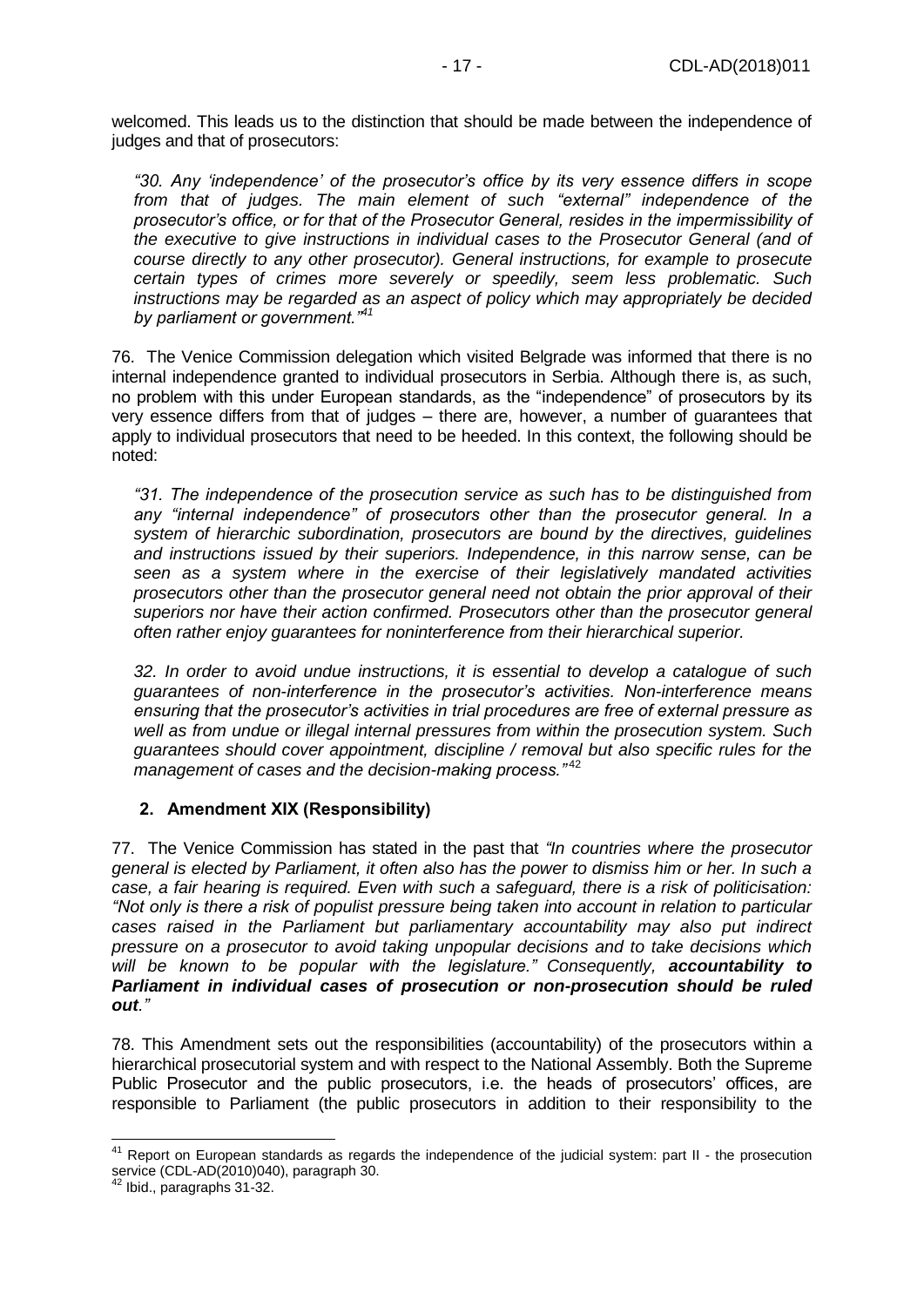Supreme Public Prosecutor). This reflects the fact that, according to Amendment XXV, they are elected and dismissed by the National Assembly. This arrangement is, however, acceptable only for the Supreme Public Prosecutor, who is responsible for the overall law-enforcement policy. Other prosecutors cannot be responsible to the National Assembly. This would contradict the third paragraph of Amendment XVIII, according to which any influence in an individual criminal prosecution case is prohibited (see above). Moreover, double responsibility may lead to no responsibility at all.

## <span id="page-17-0"></span>**3. Amendment XX (Public Prosecutors and Deputy Public Prosecutors)**

79. This Amendment refers to a legal remedy against instructions from the public prosecutor that is available to deputy prosecutors, which is to be welcomed. However, is there a legal remedy for the public prosecutor against instructions from the Supreme Public Prosecutor? More precise wording, that also covers public prosecutors, would be welcome.<sup>43</sup>

#### <span id="page-17-1"></span>**4. Amendment XXI (Election of the Supreme Public Prosecutor of Serbia and Public Prosecutors)**

80. The first paragraph of this Amendment sets out that the National Assembly elects the Supreme Public Prosecutor to a five-year non-renewable term. A suggestion might be made that, since the term of office is not renewable, to prolong the mandate from five to e.g. eight years. The Venice Commission has repeatedly recommended that the general prosecutor be elected by a qualified majority. In this case, an anti-deadlock mechanism should be envisaged for the election of the general prosecutor.

81. The third paragraph states that the National Assembly elects public prosecutors on the proposal of the HPC. It follows from Amendment XXV below, that the National Assembly also dismisses the prosecutors on the proposal of the HPC. Prosecutors other than the Supreme Public Prosecutors should have no link to the National Assembly (see above). The third paragraph should be deleted as well as the reference to public prosecutors in paragraph 12 of Amendment II.

# <span id="page-17-2"></span>**5. Amendment XXIII (Life Tenure of Deputy Public Prosecutors)**

82. The permanent tenure of deputy prosecutors is to be welcomed.

83. This Amendment, however, has the same shortcomings as Amendment VII above regarding judges, the grounds for dismissal need to be clearly set out and grounds such as *"incompetently performs function"* are too vague. In addition, rules on the cessation of the office of public prosecutors will have to be included, replacing the reference in paragraph 12 of Amendment II.

# <span id="page-17-3"></span>**6. Amendment XXIV (Immunity and incompatibility)**

 $\overline{a}$ 

84. The recommendations made for judges under Amendment IX, apply, *mutatis mutandis*, to the prosecutors.

 $43$  See Opinion on the act on the public prosecutor's office as amended [\(CDL-AD\(2017\)028\)](http://www.venice.coe.int/webforms/documents/?pdf=CDL-AD(2017)028-e), paragraph 45 onwards.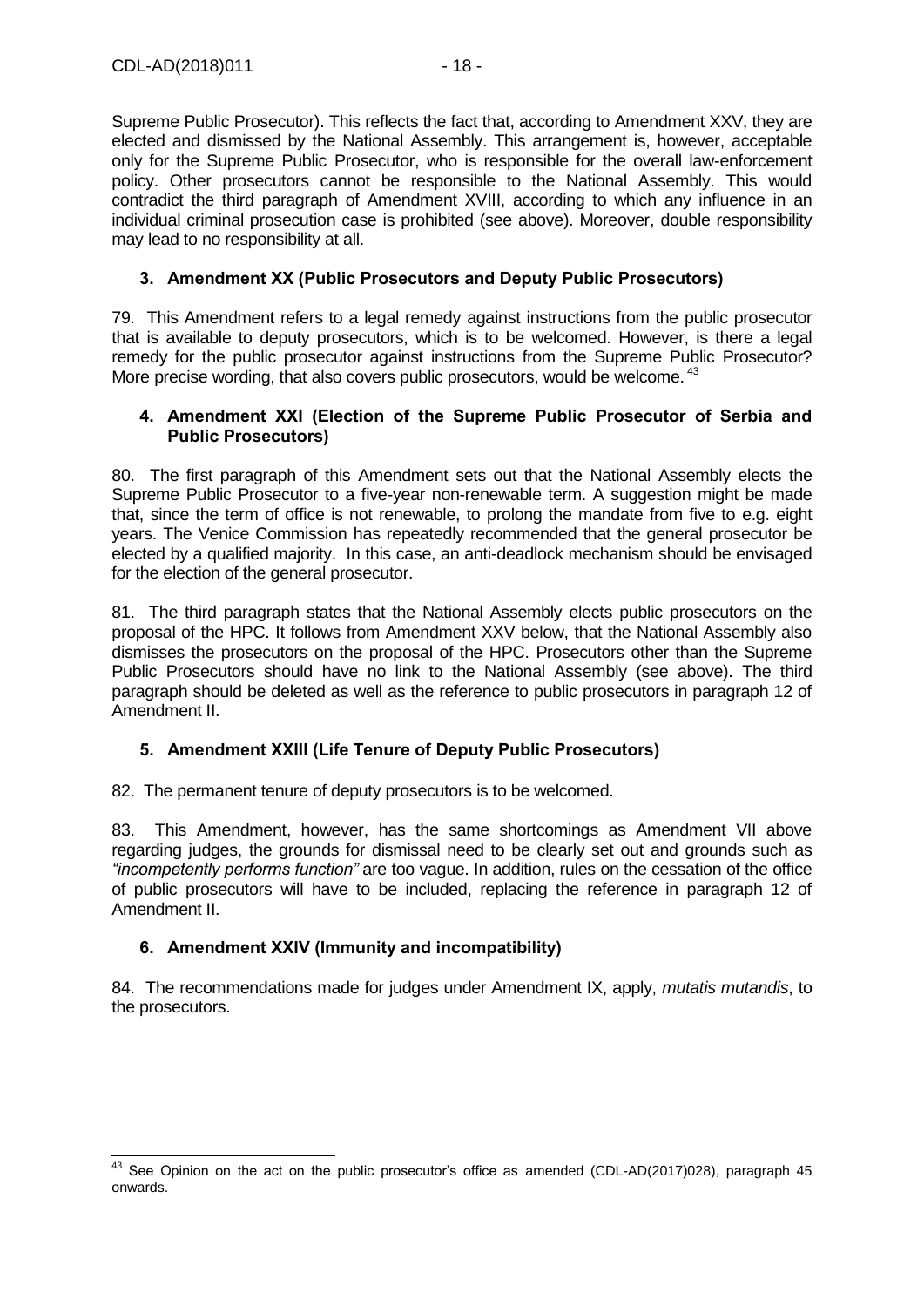### <span id="page-18-0"></span>**7. Amendment XXVI (Composition of the High Prosecutorial Council)**

85. High prosecutorial councils are becoming a common feature in individual states and although there are no European standards for introducing them,<sup>44</sup> the Venice Commission has always supported their introduction.

86. As regards their composition, the Venice Commission has addressed the difficulties encountered in this respect in the past: on the one hand, ensuring that such a council be composed of a significant number of prosecutors and, on the other, ensuring that it is not an instrument of pure self-government. In an opinion for Georgia, the Venice Commission had stated that:

*"It is welcome that a significant number of members of the Council are prosecutors elected by their peers (four out of nine), and it is noted that in certain systems, prosecutors may even be in the majority in such bodies. Notably, in one of its previous opinions the Venice Commission noted that "the balance proposed for the Council, in which prosecutors have a slight majority but which contains a significant minority of eminent lawyers […] seems appropriate". At the same time, the Venice Commission stressed that the prosecutorial council "cannot be an instrument of pure self-government but derives its own democratic legitimacy from the election of at least a part of its members by Parliament". If the proposed proportion of prosecutors vs. non-prosecutors within the Council is maintained, more safeguards are needed to ensure that the Prosecutorial Council is politically neutral. […]"*

87. Under this Amendment, the HPC is composed of eleven members: four of whom are deputy public prosecutors elected by public prosecutors and deputy public prosecutors and five who are prominent lawyers elected by the National Assembly plus the Supreme Public Prosecutor of Serbia and the Minister of Justice. The Venice Commission has stated that: *"Where it exists, the composition of a Prosecutorial Council should include prosecutors from all levels but also other actors like lawyers or legal academics. If members of such a council were elected by Parliament, preferably this should be done by qualified majority.*" <sup>45</sup> This seems to be the case under Amendments II and XXVI. However, a problem arises with the anti-deadlock mechanism introduced here, which raises the same problems as the one proposed for the HJC under Amendment XIII, above, and should therefore be revised.

88. It is important that the HPC not be dominated by the current majority in the National Assembly so as to give it credibility and to gain public trust in the system. Having five out of 11 members elected by the National Assembly in addition to the Minister of Justice and the Supreme Public Prosecutor of Serbia – who is also elected by the National Assembly – gives rise to concern. As in the case of the HJC, a solution ensuring pluralism in the Council has to be found, and the issues raised for judges in the HJC apply to the prosecutors in the HPC, to the extent applicable.

89. In conclusion, the Venice Commission would like to reiterate that provisions on the judiciary and the administration of justice need to be guided by clear rules. Experience shows, however, that in many countries the best institutional rules will not work without the goodwill of those responsible for their implementation. Unclear or imprecise rules in a system in which such goodwill is lacking or too weak could lead to diminishing the role of the judiciary through political manipulation.

 $44$  Report on European standards as regards the independence of the judicial system: part II – the prosecution service [\(CDL-AD\(2010\)040\)](http://www.venice.coe.int/webforms/documents/?pdf=CDL-AD(2010)040-e), paragraph 64.

Ibid., paragraph 66.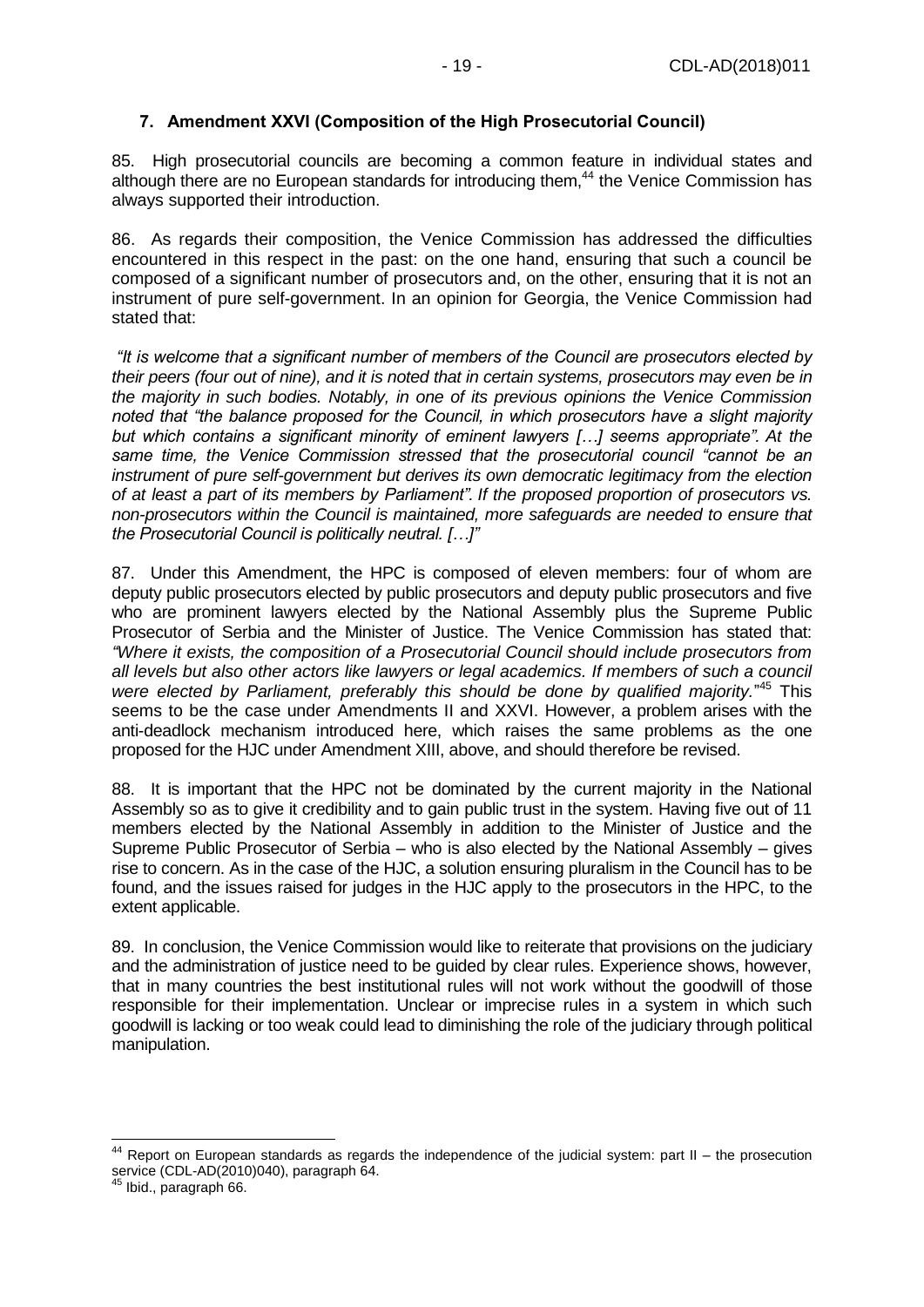## <span id="page-19-0"></span>**IV. Conclusion**

90. The Venice Commission welcomes the draft Amendments and acknowledges the efforts of the Serbian Government in pursuit of its aspirations to develop and evolve as a modern democracy for the benefit of all the Serbian people and in prioritising the need to meet the highest standards of compliance criteria with international best practice and the rule of law.

91. Nevertheless, there are a number of outstanding issues that should be addressed in this important process of amending the Constitution of Serbia.

92. The Venice Commission would therefore like to make the following main recommendations:

#### *1) Composition of the HJC and the role of the National Assembly:*

The election of non-judicial members of the HJC by the Assembly, introducing a first round  $(3/5<sup>th</sup>$  majority) and a second round, in the event that not all the candidates are elected (this time by a  $5/9$ <sup>th</sup> majority) provides little incentive for the majority in the National Assembly to avoid a second round of voting. This creates the possibility that half of the members of the HJC will be a coherent and like-minded group in line with the wishes of the current government. This Amendment is therefore unlikely to be suitable to ensure pluralism within the HJC and the Venice Commission invites the Serbian authorities to find another solution.

2) *Composition of the HPC and the role of the National Assembly:*

As with the HJC, it is important that the HPC not be dominated by the current majority in the National Assembly so as to give it credibility and to gain public trust in the system. Therefore, having five out of 11 members elected by the National Assembly in addition to the Minister of Justice and the Supreme Public Prosecutor of Serbia – who is also elected by the National Assembly – gives rise to concern. As in the case of the HJC, a better solution to ensure pluralism in the Council should be found, and the issues raised for judges in the HJC apply to the prosecutors in the HPC, to the extent applicable.

*3) Dissolution of the HJC:*

If the HJC does not make a decision within 30 days the term of office of all its members shall cease. This could lead to hastened decision making or frequent dissolutions of the HJC. Taking into account the composition of the HJC of five-five, the deadlock in the decision-making process could potentially be provoked by the members of the HJC elected by the National Assembly part of the HJC against the judges or *vice versa*. This has the potential of rendering the HJC inoperative. This paragraph should be deleted or at least the conditions for dissolution tightened.

*4) Dismissal for incompetence:*

Disciplinary responsibility for judges and for prosecutors is not covered by the draft Amendments yet they set out very vague reasons for the dismissal of judges and of deputy public prosecutors. It is important that more detail be provided in the draft Amendments regarding disciplinary responsibility and dismissal. The use of vague terminology such as "incompetence" without further specification should be avoided and therefore taken out.

#### *5) Method to ensure the uniform application of laws:*

The Venice Commission recommends deleting the third paragraph of Amendment V, which states that "*The method to ensure uniform application of laws by the courts shall be regulated by law"*. If, however, it is felt that a reference to the need to ensure proper harmonisation of case law should be included in the Constitution and if the reference to the role of the Supreme Court in Amendment X is not considered sufficient, then the first